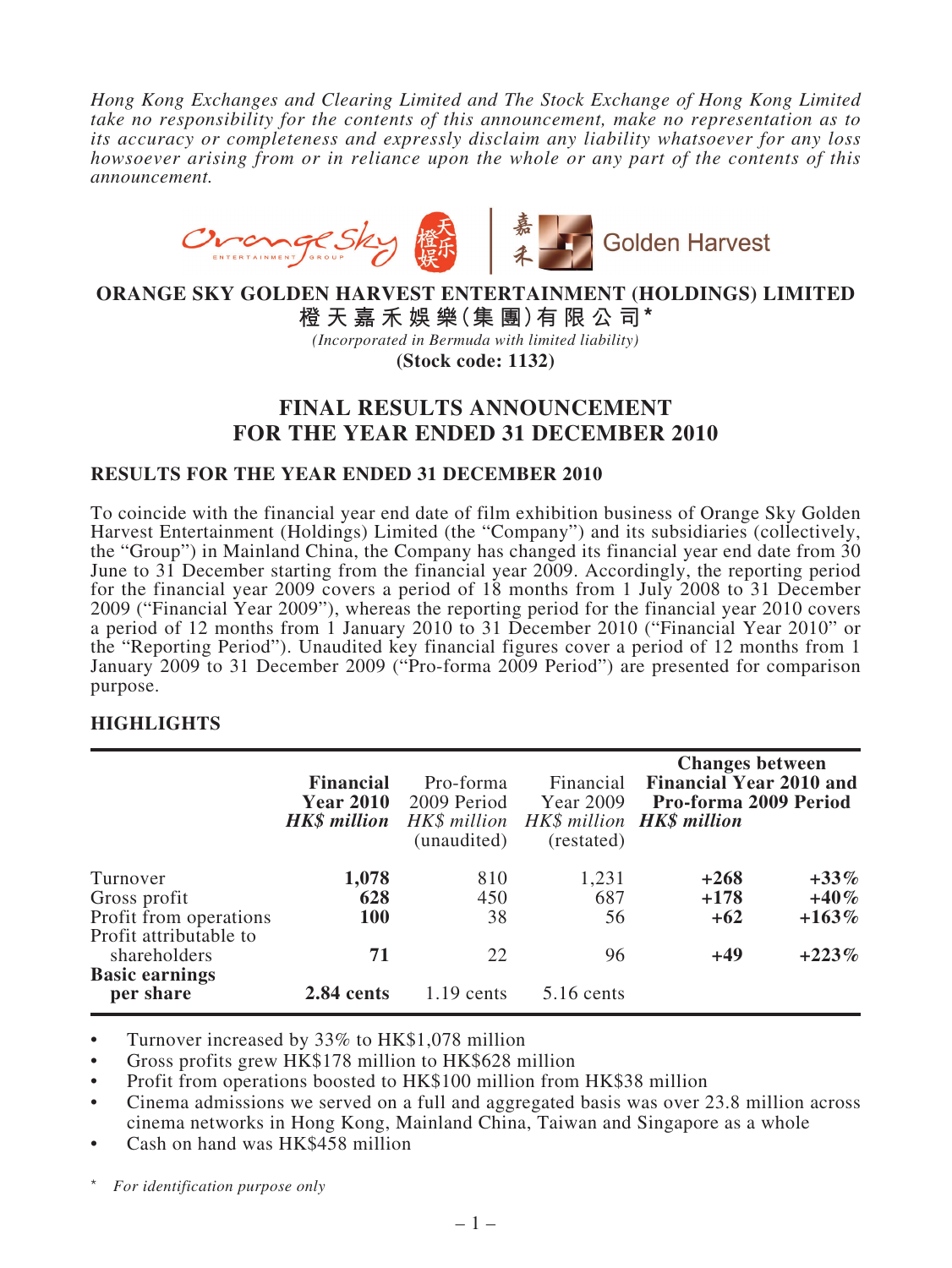# **MANAGEMENT DISCUSSION & ANALYSIS**

## **OPERATION AND FINANCIAL REVIEW**

For Financial Year 2010, the Group's turnover from continuing operations totaled HK\$1,078 million, representing a significant 33% increase from HK\$810 million recorded for Pro-forma 2009 Period. Such improvements were attributable to maiden contribution from new cinemas opened in different operating regions by the Group, and also reflecting the overwhelming response to premium-priced 3D movies during the Reporting Period.

As a major and leading cinema operator in Asia, the Group operated 33 cinemas with 250 screens across Mainland China, Hong Kong, Taiwan and Singapore as of end 31 December 2010 (comparing to 26 cinemas with 212 screens as of end 31 December 2009). During the Reporting Period, major Hollywood blockbuster titles were *Avatar, Toy Story 3, Alice In Wonderland, Harry Potter and the Deathly Hallows Part 1* and *Inception,* and major Chinese blockbuster titles were *Aftershock, Let the Bullets Fly, Ip Man 2, If You Are the One 2* and *Detective Dee and the Mystery of the Phantom Flame*.

The Group reported a net profit attributable to shareholders of HK\$71 million for Financial Year 2010, including an exceptional gain from settlement of legal dispute on a lease agreement and provision of consultancy service in relation to a cinema site in Beijing amounted to HK\$21.5 million (net of related expense and relevant taxes). In addition, the Group sold 100% equity interests in two wholly-owned subsidiaries operating cinema screen advertising business together with shareholder's loan for cash consideration of approximately HK\$20.6 million in December 2010, and recorded a disposal gain of HK\$11.3 million. These exceptional gains were partly offset by impairment provision on certain film rights and assets. Net of the above mentioned exceptional items, the Group's profit from normal operations attributable to shareholders would have been HK\$47 million for Financial Year 2010, comparing to HK\$22 million for Pro-forma 2009 Period. The Group's EBITD recorded for Financial Year 2010 was HK\$165 million, up from HK\$83 million of Pro-forma 2009 Period.

In Financial Year 2010, the Group spent approximately HK\$29 million of headquarter expenses for expansion and development of cinema projects in Mainland China (HK\$12 million for Pro-forma 2009 Period) and such development costs were charged to the income statement during the Reporting Period. The Group also recorded approximately HK\$7 million opening and pre-opening expenditures for our new cinemas in Mainland China during Financial Year 2010. The Group believed such expenses were prerequisite to positive economic benefits in the coming years.

The Group completed a top-up placing of 340 million new shares and raised net receipt of approximately HK\$314 million in February 2010, the Group's cash balance remained strong at HK\$458 million as of end December 2010. The Group believes that such a healthy financial position will help facilitating our aggressive business expansion plan in Mainland China, including any potential merger and acquisition opportunities.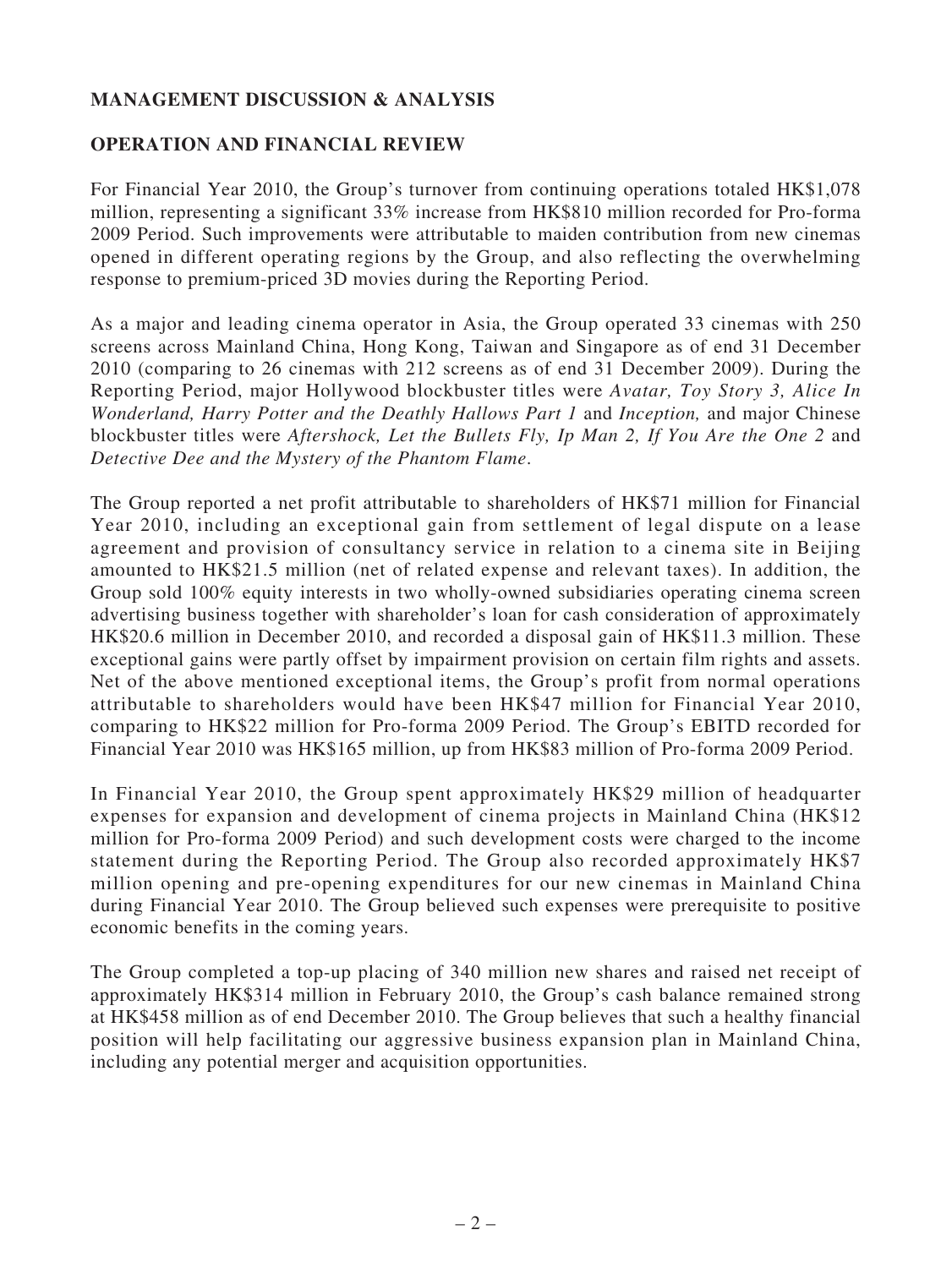In September 2010, the Group completed the strategic acquisition of approximately 3.33% of Legend Pictures LLC ("Legendary") for a cash consideration of USD25 million. Legendary is an independent production company, and has produced blockbusters, to name a few, including *Inception, Clash of the Titans, The Dark Knight, 300* and *The Hangover*.

## **BUSINESS REVIEW**

## **Theatrical Exhibition**

## **OPERATING STATISTICS OF THE GROUP'S CINEMAS**

|                                 | <b>Mainland</b><br>China | <b>Hong Kong</b> Taiwan |     | <b>Singapore</b> |
|---------------------------------|--------------------------|-------------------------|-----|------------------|
| Number of cinemas*              |                          |                         |     | 9                |
| Number of screens*              | 60                       | 32                      | 85  | 73               |
| Admissions (million)            | 3.0                      | 2.9                     | 9.3 | 8.6              |
| Net average ticket price (HK\$) | 47                       | 63                      | 59  | 50               |

\* end of period

In Financial Year 2010, the Group's 33 cinemas generated HK\$952 million of turnover to the Group, accounting for 88% of the Group's total turnover. The Group's cinemas served approximately 23.8 million patrons during the Reporting Period, and gross box office receipts on a full and aggregated basis, were registered at HK\$1,312 million.

This was strongly supported by the Group's pioneering commitment in premium exhibition formats and movie-going experience. Over 50% of the Group's screens are currently installed with digital equipment, and over 35% of the Group's screens are 3D compatible. The Group also became the first and only cinema operator to bring 3D-live football matches to patrons in Hong Kong in July 2010. The Group also completed the renovation of GV Yishun in Singapore, and made it Asia's first eco-friendly cinema. In addition, the Group completed renovation and replaced a traditional screen with an IMAX® screen at Vie Show Kaohsiung in Taiwan, thus increasing the Group's total number of  $IMAX<sup>®</sup>$  screens to two.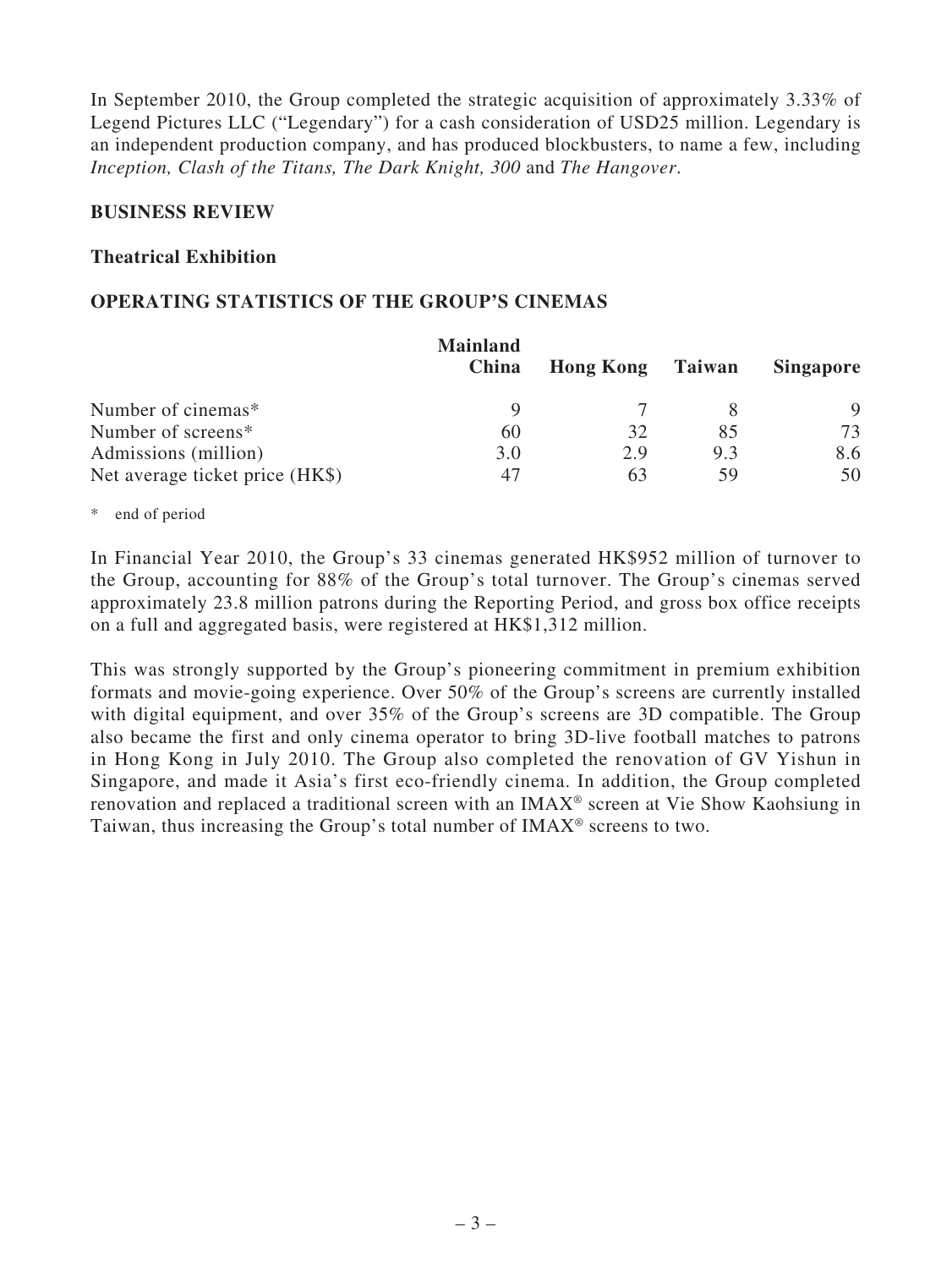## **Mainland China**

In 2010, box office receipts of urban area in Mainland China totaled RMB10.17 billion, representing a remarkable 64% increase from 2009, partly attributable to the 3D blockbuster *Avatar*, which alone contributed RMB1.38 billion of gross box office receipts in 2010, and partly attributable to the increasing popularity of movie-going as a convenient and affordable out-of-home entertainment. Local films also delivered yet another year of promising growth in 2010, with *Aftershock* grossed RMB673 million in box office receipts (comparing to RMB415 million of the top grossing film *The Founding of a Republic* in 2009).

## **OPERATING STATISTICS OF THE GROUP'S CINEMAS IN MAINLAND CHINA**

|                                                   | 12 months<br>ended<br>31 December<br>2010 | 12 months<br>ended<br>31 December<br>2009 |
|---------------------------------------------------|-------------------------------------------|-------------------------------------------|
| Number of cinemas*                                | 9                                         |                                           |
| Number of screens*                                | 60                                        | 21                                        |
| Admissions (million)                              | 3.0                                       | 1.1                                       |
| Net average ticket price (RMB)                    | 41                                        | 48                                        |
| Gross box office receipt $(RMB\text{ million})^*$ | 131                                       | 56                                        |

\* end of period

# before deduction of government taxes and charges

In Financial Year 2010, admissions of the Group's multiplexes in Mainland China amounted to approximately 3.0 million and gross box office receipts totaled RMB131 million, representing 177% and 134% growth from the same period last year, respectively, thanks to rich film line-up, strong market demand and the Group's rapid expansion.

During the Reporting Period, the Group completed the acquisition of Jingdezhen Meilin cinema with six screens, Beijing Shangdi Meilin cinema with five screens. In addition, the Group opened five new cinemas with collectively 28 screens in Beijing, Chongqing, Hefei and Wujiang. As of end 31 December 2010, the Group operated nine cinemas with 60 screens in Mainland China, up from two cinemas and 21 screens a year ago.

Net average ticket price was RMB41 during the Reporting Period, however, down from RMB48 during the same period a year ago. Although ticket price increased on a same-storebasis with release of more premium-priced 3D films during the Reporting Period, such increase was more than offset by the Group's expansion into the mass market and promotional discount offered by the Group's new cinemas.

The Group's flagship GH-MIXC cinema in Shenzhen performed surpassingly and recorded RMB76 million in gross box office receipts during the Reporting Period, representing a strong 36% growth as compared with the same period a year ago, and ranked the third largest amongst around 2,000 cinemas in Mainland China by box office receipts. The GH-MIXC cinema alone possessed 16% market share in Shenzhen by box office receipts in 2010.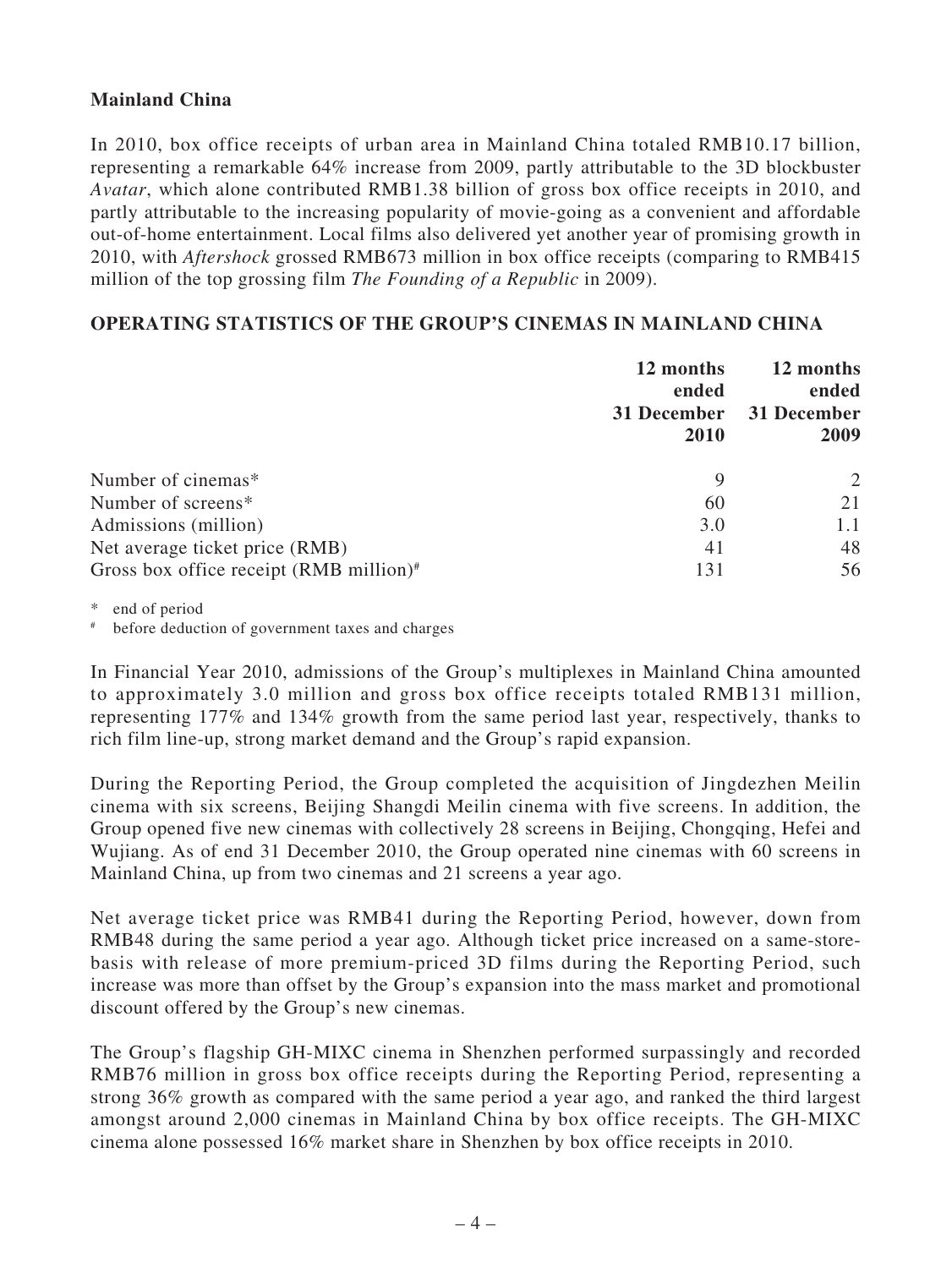## **Hong Kong**

Hong Kong market as a whole recorded a box office receipts of HK\$1,339 million in 2010, representing an increase of 14% from a year ago.

## **OPERATING STATISTICS OF THE GROUP'S CINEMAS IN HONG KONG**

| 12 months<br>ended<br>31 December<br>2010 | 12 months<br>ended<br>31 December<br>2009 |
|-------------------------------------------|-------------------------------------------|
|                                           |                                           |
| 32                                        | 33                                        |
| 2.9                                       | 2.4                                       |
| 63                                        | 61                                        |
| 183                                       | 146                                       |
|                                           |                                           |

\* end of period

With maiden contribution from two new multiplexes, GH Citywalk and GH Whampoa, which were both opened in December 2009, the Group's cinemas in Hong Kong recorded box office receipts of HK\$183 million in Financial Year 2010, up from HK\$146 million during the same period a year ago, and market share increased from 13% to 14%. In 2010, the Group also became the first and only cinema operator bringing live football matches in 3D format in Hong Kong.

### **Taiwan**

Taipei City as a whole recorded a box office receipts of NTD3.1 billion in 2010, representing an increase of 14% from a year ago. This was mainly attributable to continuing excellent performance of 3D movies, which becomes a big hit in Taiwan.

## **OPERATING STATISTICS OF THE GROUP'S CINEMAS IN TAIWAN**

|                                  | 12 months<br>ended<br>31 December<br>2010 | 12 months<br>ended<br>31 December<br>2009 |
|----------------------------------|-------------------------------------------|-------------------------------------------|
| Number of cinemas*               | 8                                         | 8                                         |
| Number of screens*               | 85                                        | 85                                        |
| Admissions (million)             | 9.3                                       | 8.2                                       |
| Net average ticket price (NTD)   | 236                                       | 217                                       |
| Box office receipt (NTD billion) | 2.2                                       | 1.8                                       |

\* end of period

With the opening of the new 9-plex at Taipei Q Square in December 2009, and the addition of one IMAX® screen in Kaohsiung in April 2010, the Group's 35.71%-owned Vie Show Cinema Company Limited ("Vie Show") recorded box office receipts of NTD2.2 billion for Financial Year 2010, up 22% from NTD1.8 billion for Pro-forma 2009 Period. In Taipei City, Vie Show increased its market share to 36% in 2010 from 30% a year ago. The Group's share of net profit for the Reporting Period from Vie Show was HK\$25 million, comparing to HK\$18 million for Pro-forma 2009 Period. The Financial Year 2010 results also reflected a reduction of corporate income tax rate by 3% to 17%.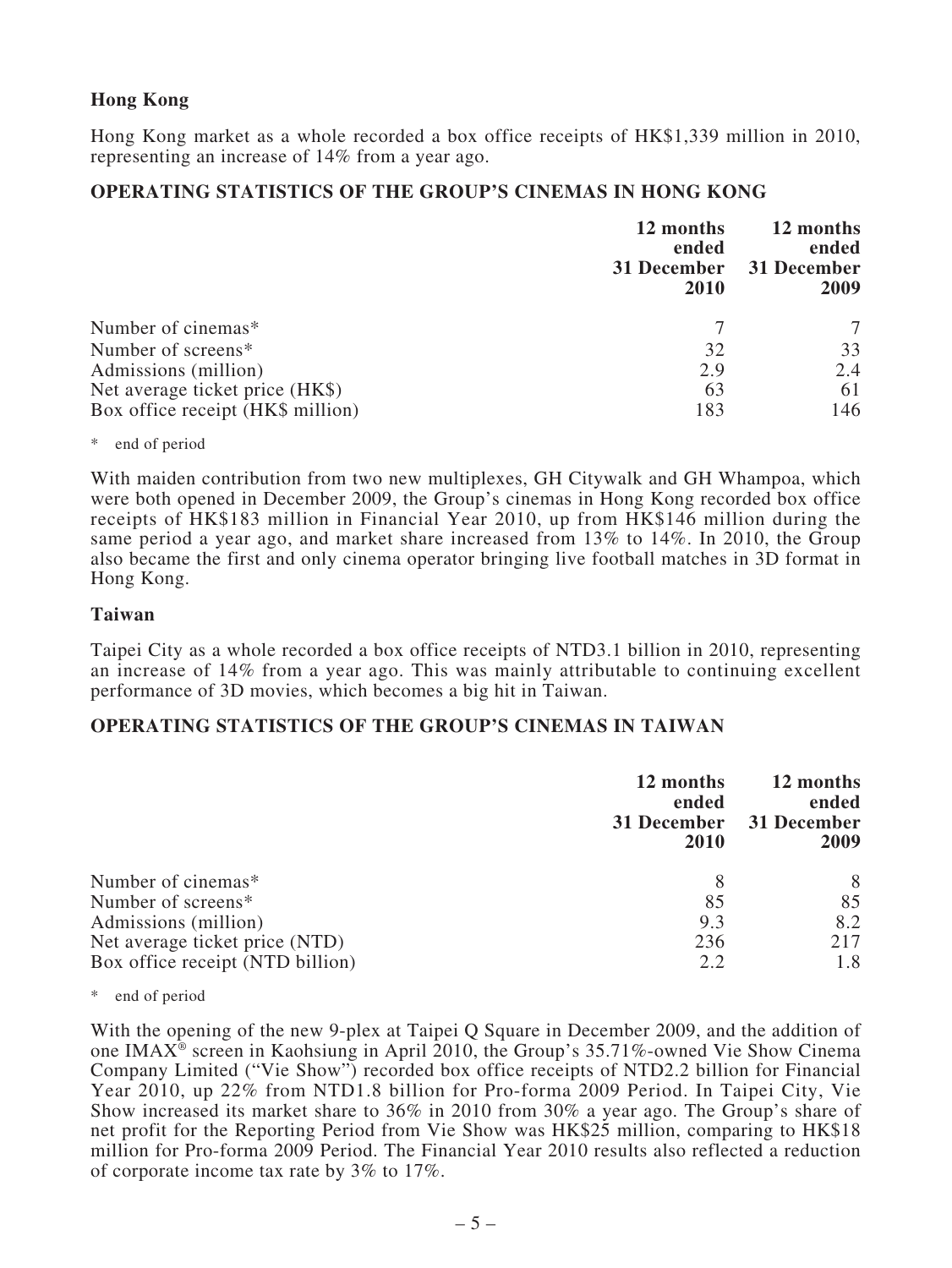## **OPERATING STATISTICS OF THE GROUP'S CINEMAS IN SINGAPORE**

|                                  | 12 months<br>ended<br>31 December<br>2010 | 12 months<br>ended<br>31 December<br>2009 |
|----------------------------------|-------------------------------------------|-------------------------------------------|
| Number of cinemas*               | 9                                         | 9                                         |
| Number of screens*               | 73                                        | 73                                        |
| Admissions (million)             | 8.6                                       | 8.3                                       |
| Net average ticket price (S\$)   | 8.8                                       | 8.4                                       |
| Box office receipt (S\$ million) | 76                                        | 70                                        |

### \* end of period

Singapore box office receipts totaled S\$172 million in 2010, up slightly from S\$171 million in 2009. The Group's 50%-owned "Golden Village" cinema circuit remains the brand of choice for cinema goers in Singapore and maintained its leading position in Financial Year 2010 with a market share of 44% by reporting a box office receipts of S\$76 million, which was 8% higher than that of the same period a year ago. The Group shared a net profit of HK\$35 million for the Reporting Period, up from HK\$31 million for the same period a year ago.

### **Film Distribution and Production**

## **SEGMENTAL FINANCIAL HIGHLIGHTS**

|                                 | 12 months<br>ended<br>31 December 31 December<br><b>2010</b> |         |
|---------------------------------|--------------------------------------------------------------|---------|
| Films distributed               | Over 95                                                      | Over 65 |
| Segment turnover (HK\$ million) | 125                                                          | 93      |

The Group's film distribution and production business recorded turnover of HK\$125 million in Financial Year 2010, comparing to HK\$93 million for Pro-forma 2009 Period. During the Reporting Period, the Group distributed over 95 films in Mainland China, Hong Kong, Singapore and Taiwan (over 65 films for Pro-forma 2009 Period). The Group's film library of more than 140 films and TV titles with perpetual distribution rights contributed steady licensing income in Financial Year 2010 to the Group.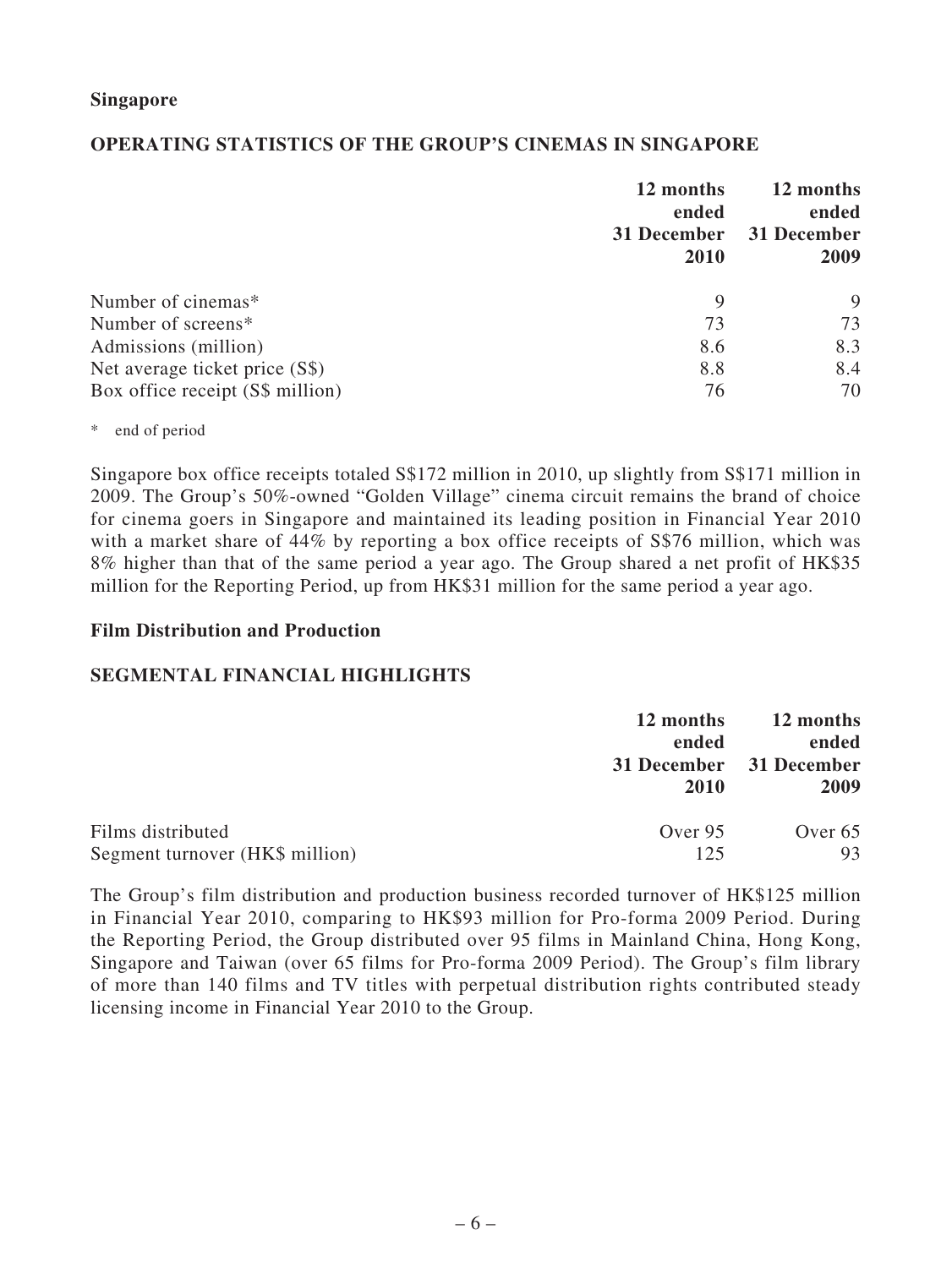## **PROSPECTS**

The Group has focused on strengthening and growing a fully integrated film entertainment business in Mainland China. As of 31 March 2011, the Group operated 11 cinemas with 77 screens in Mainland China, up from nine cinemas and 60 screens at end of 2010. Up to 31 March 2011, the Group had signed lease agreements to open another 42 new cinemas with 342 screens by 2013, although the number may vary due to the actual handover date, the progress of internal decoration and fit-out, and application of relevant license.

As of 31 March 2011, 18 cinemas with 141 screens in Chengdu, Chongqing, Dalian, Dongguan, Guangzhou, Huizhou, Nanjing, Shangrao, Shenyang, Wuhu, Wuxi, Xian, Xining, Yangquan, Yinchuan and Yingkou were in various stages of internal decoration, fitting out and license application, and are in the pipeline for openings, and more will come in the months ahead.

The Group will continue soliciting new lease agreements, and seek cooperation with existing operators to form joint ventures to convert existing old cinemas in prime location to modern multiplexes. The Group has also been actively pursuing cooperation with other studios, both in Mainland China and Hollywood, for film co-production and distribution.

Outside of Mainland China, the Group expects to open three cinemas in Taiwan, including a 9-plex near Banciao Station in New Taipei City, a 7-plex in Taichung, and an 8-plex in Hsin Chu, in 2011. Each of the three cinemas will carry one  $IMAX<sup>®</sup>$  screen, and will therefore bring the Group's total number of IMAX® screens in operation to five by end of 2011 in Taiwan. The Group also plans to renovate three existing cinemas with a total of 38 screens in 2011. Looking ahead, the Group plans to further expand its  $IMAX<sup>®</sup>$  footprint to a total of seven by 2014.

In Singapore, the Group signed a lease agreement to open one new cinema with eight screens in 2011. In Hong Kong, although the Group closed down GH Hollywood in Diamond Hill with six screens in March 2011 following expiry of the relevant lease agreement, the Group remains committed to provide pioneering movie-going experience to patrons in Hong Kong, and signed an agreement with D-BOX Technologies Inc. to introduce Hong Kong D-BOX motion systems, which generate seat motions that are synchronized with the onscreen motion of the film.

The Group has also been focusing on digitalization, and plans to become a fully digital cinema operator by 2012 and to maintain about 40% of the Group's screens to be 3D compatible.

In view of the growing demand for Chinese-language films, the Group plans to recommence production business in Hong Kong starting from 2011. As of 31 March 2011, one film project is in pre-production stage. The Group is also actively expanding partnership with mobile service providers to roll out mobile distribution of films and TV titles in the Group's film library. In addition, the Group is under negotiation to distribute foreign film(s) on big screens in Mainland China in 2011.

Currently, the Group has very strong liquidity and low financial leverage. In order to cope with the rapid expansion, the Group will utilize the available bank loan facility to finance the cinema projects in Mainland China. The management will closely monitor and maintain optimal gearing structure to limit the risk.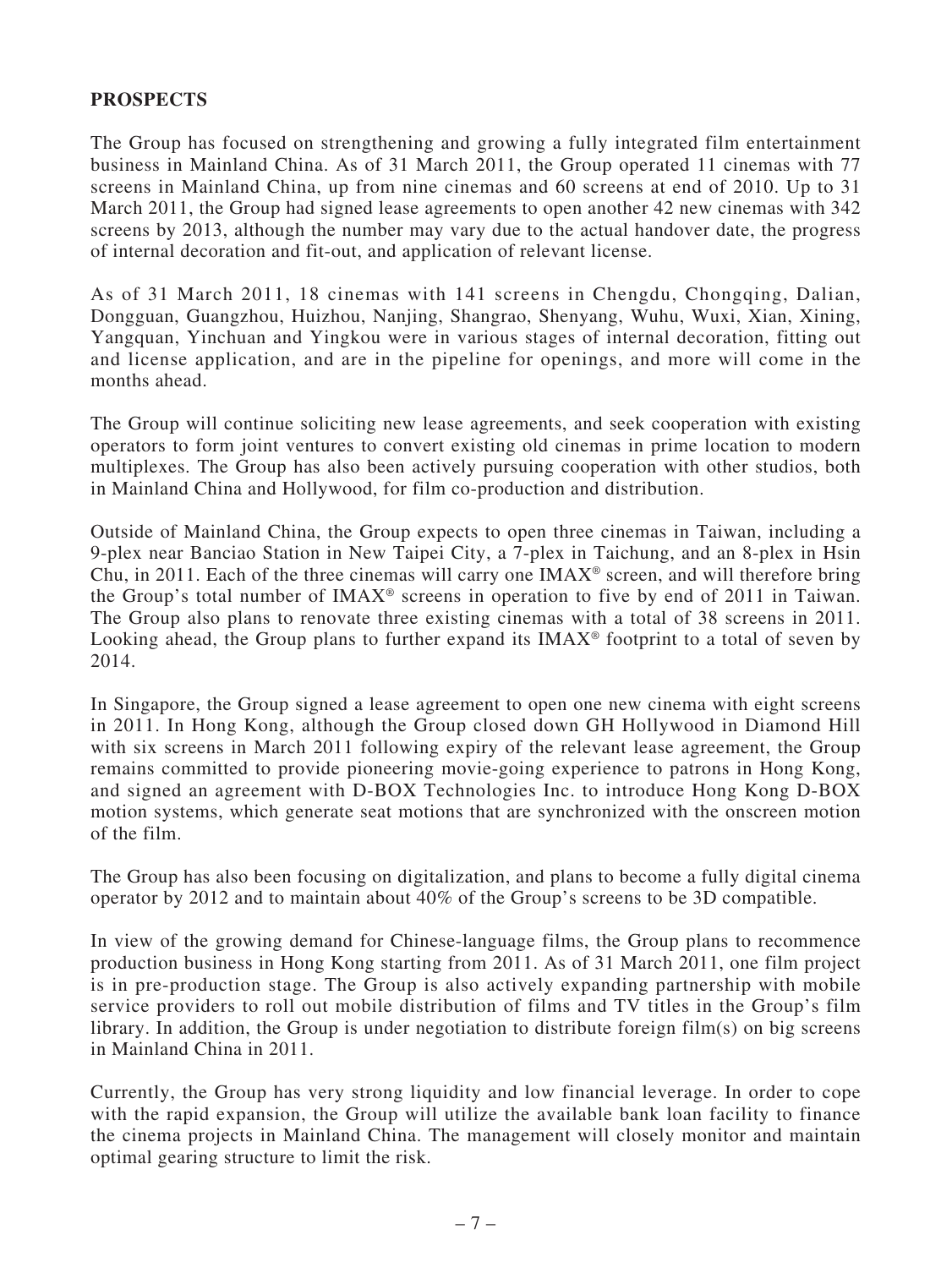# **FINANCIAL RESOURCES AND LIQUIDITY**

In February 2010, the Group raised HK\$314 million (net proceeds) through placing of 340 million shares of the Company of HK\$0.10 each (the "Share") at a price of HK\$0.97 per Share to not less than six professional, institutional and other investors which were third parties independent of and not connected with any connected person of the Company. The closing price of the Shares on the last trading day prior to the date of the placing and subscription agreement was HK\$1.07 per Share. In September 2010, the Group completed the strategic acquisition of approximately 3.33% of the Common Units of Legendary for a cash consideration of USD25 million.

As of 31 December 2010, the Group's cash balance was HK\$458 million (31 December 2009: HK\$518 million), and outstanding bank loans totaled HK\$104 million (31 December 2009: HK\$87 million). As of 31 December 2010, the Group's gearing ratio, calculated on the basis of external borrowings over total assets, was about 6% (31 December 2009: 7%). Management will continue to monitor the gearing structure and make adjustments if necessary in light of changes in the Group's development plan and economic conditions.

The Group's assets and liabilities are principally denominated in Hong Kong dollars except for certain assets and liabilities associated with the investments in Mainland China, Taiwan and Singapore. The overseas joint ventures of the Group are operating in their local currencies and subjected to minimal exchange risk on their own. Due to the volatility of the currency market and future capital commitments mainly denominated in Renminbi, management decided to maintain higher level of deposits in Renminbi, thus lowering the exposure to exchange risk. The directors of the Company (the "Directors") will continue to assess the exchange risk exposure, and will consider possible hedging measures in order to minimize the risk at reasonable cost.

The Group did not have any significant contingent liabilities as of 31 December 2010.

## **EMPLOYEES AND REMUNERATION POLICIES**

As at 31 December 2010, the Group had 1,045 (31 December 2009: 418) permanent employees. The Group remunerates its employees largely by reference to industry practice. In addition to salaries, commissions and discretionary bonuses, share options are granted to certain employees based on individual merit. The Group also operates a defined contribution retirement benefits scheme under the Mandatory Provident Fund Schemes Ordinance and as at the balance sheet date, there was no forfeited contribution arising from employees leaving the retirement benefit scheme.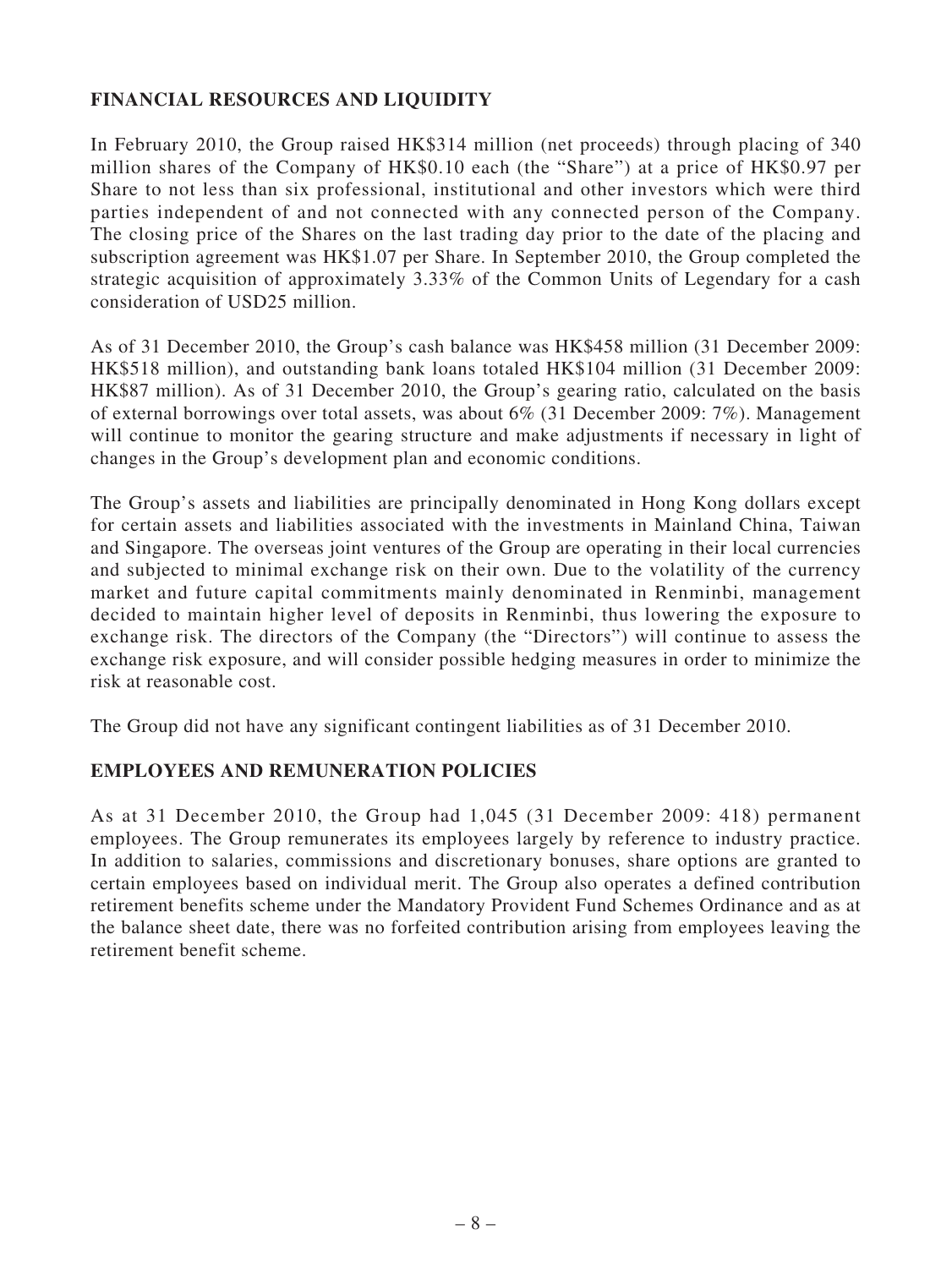## **RESULTS**

The Board of Directors (the "Board") of the Company herein announces the consolidated results of the Group for the year ended 31 December 2010 together with the comparative figures for the preceding 18 months ended 31 December 2009. The difference in duration of the two financial periods should be considered when making year-on-year comparisons. These results have been reviewed by the audit committee of the Company (the "Audit Committee") and the figures of both Financial Year 2010 and Financial Year 2009 have been compared by the Company's auditors, KPMG, Certified Public Accountants, to the amounts set out in the Group's audited consolidated financial statements for the year and the amounts were found to be in agreement.

## **CONSOLIDATED INCOME STATEMENT**

|                                                                                                                                                   | <b>Note</b>    | <b>Year ended</b><br>31 December<br>2010<br><b>HK\$'000</b> | Eighteen<br>months ended<br>31 December<br>2009<br>HK\$'000<br>(restated) |
|---------------------------------------------------------------------------------------------------------------------------------------------------|----------------|-------------------------------------------------------------|---------------------------------------------------------------------------|
| <b>Continuing operations</b>                                                                                                                      |                |                                                             |                                                                           |
| <b>Turnover</b>                                                                                                                                   | $\mathfrak{Z}$ | 1,077,533                                                   | 1,230,904                                                                 |
| Cost of sales                                                                                                                                     |                | (449, 345)                                                  | (543, 662)                                                                |
| <b>Gross profit</b>                                                                                                                               |                | 628,188                                                     | 687,242                                                                   |
| Other revenue<br>Other net income/(expenses)<br>Selling and distribution costs<br>General and administrative expenses<br>Other operating expenses | 4(c)           | 15,538<br>48,776<br>(474, 383)<br>(101, 838)<br>(16, 386)   | 12,629<br>(5,833)<br>(547, 358)<br>(83, 406)<br>(7,227)                   |
| <b>Profit from operations</b>                                                                                                                     |                | 99,895                                                      | 56,047                                                                    |
| Finance costs<br>Gain on disposal of interest in a jointly<br>controlled entity                                                                   | 4(a)           | (4,997)                                                     | (2,505)<br>61,852                                                         |
| <b>Profit before taxation</b>                                                                                                                     |                | 94,898                                                      | 115,394                                                                   |
| Income tax                                                                                                                                        | 5              | (22, 511)                                                   | (20, 484)                                                                 |
| Profit for the year/period from<br>continuing operations                                                                                          |                | 72,387                                                      | 94,910                                                                    |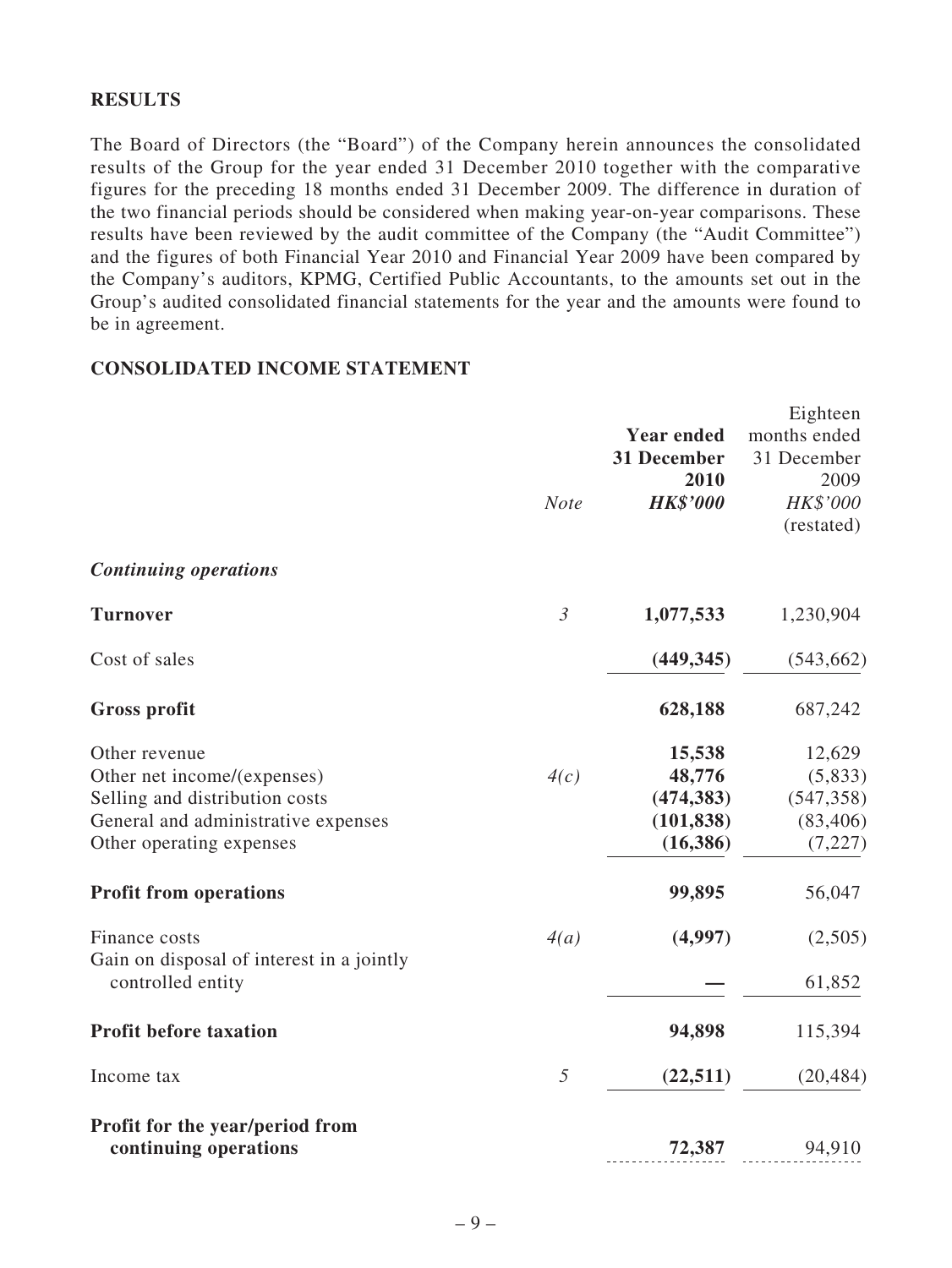|                                                                     | <b>Note</b>    | <b>Year ended</b><br>31 December<br>2010<br><b>HK\$'000</b> | Eighteen<br>months ended<br>31 December<br>2009<br>HK\$'000<br>(restated) |
|---------------------------------------------------------------------|----------------|-------------------------------------------------------------|---------------------------------------------------------------------------|
| Discontinued operation - jointly controlled<br>entity held for sale |                |                                                             |                                                                           |
| Profit for the year/period from<br>discontinued operation           |                |                                                             | 1,198                                                                     |
| Total profit for the year/period                                    |                | 72,387                                                      | 96,108                                                                    |
| <b>Attributable to:</b>                                             |                |                                                             |                                                                           |
| Equity holders of the Company<br>Non-controlling interests          |                | 70,823<br>1,564                                             | 95,542<br>566                                                             |
| Profit for the year/period                                          | $\overline{4}$ | 72,387                                                      | 96,108                                                                    |
| Dividends attributable to equity holders<br>of the Company          |                |                                                             | 18,327                                                                    |
| <b>Earnings per share</b>                                           | 6              |                                                             |                                                                           |
| <b>Basic</b><br>— Continuing operations<br>— Discontinued operation |                | 2.84 cents                                                  | 5.10 cents<br>$0.06$ cents                                                |
|                                                                     |                | 2.84 cents                                                  | 5.16 cents                                                                |
| Diluted<br>— Continuing operations<br>— Discontinued operation      |                | 2.78 cents                                                  | $5.09$ cents<br>$0.06$ cents                                              |
|                                                                     |                | 2.78 cents                                                  | 5.15 cents                                                                |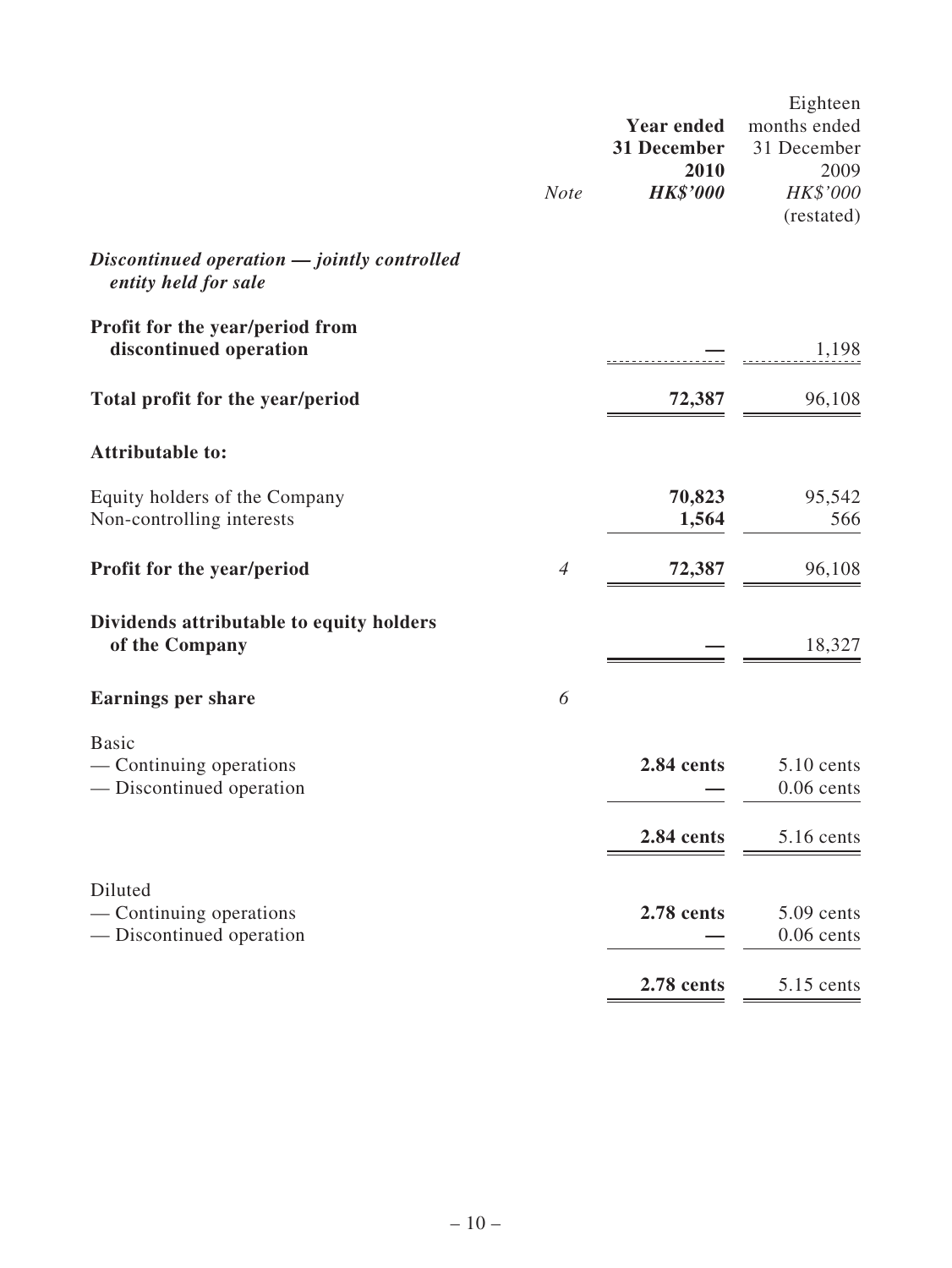# **CONSOLIDATED STATEMENT OF COMPREHENSIVE INCOME**

|                                                                    | <b>Year ended</b><br>31 December<br>2010<br><b>HK\$'000</b> | Eighteen<br>months ended<br>31 December<br>2009<br>HK\$'000 |
|--------------------------------------------------------------------|-------------------------------------------------------------|-------------------------------------------------------------|
| <b>Profit for the year/period</b>                                  | 72,387                                                      | 96,108                                                      |
| Other comprehensive income for the year/period:                    |                                                             |                                                             |
| Exchange differences on translation of financial<br>statements of: |                                                             |                                                             |
| Overseas subsidiaries                                              | 6,715                                                       | (4, 475)                                                    |
| Overseas jointly controlled entities                               | 22,913                                                      | (14, 668)                                                   |
|                                                                    | 29,628                                                      | (19, 143)                                                   |
| Realisation of exchange reserve on disposals of:                   |                                                             |                                                             |
| An overseas subsidiary<br>An overseas jointly controlled entity    | (1,062)                                                     | (4,781)                                                     |
|                                                                    | (1,062)                                                     | (4,781)                                                     |
| Available-for-sale equity securities:                              |                                                             |                                                             |
| Deficit on revaluation<br>Impairment loss recognised               | (13, 727)<br>13,727                                         |                                                             |
|                                                                    |                                                             |                                                             |
| Net movement in the investment revaluation reserve                 |                                                             |                                                             |
| Total comprehensive income for the year/period                     | 100,953                                                     | 72,184                                                      |
| Total comprehensive income attributable to:                        |                                                             |                                                             |
| Equity holders of the Company                                      | 98,894                                                      | 71,724                                                      |
| Non-controlling interests                                          | 2,059                                                       | 460                                                         |
| Total comprehensive income for the year/period                     | 100,953                                                     | 72,184                                                      |

*Note:* There is no tax effect relating to the above components of the comprehensive income.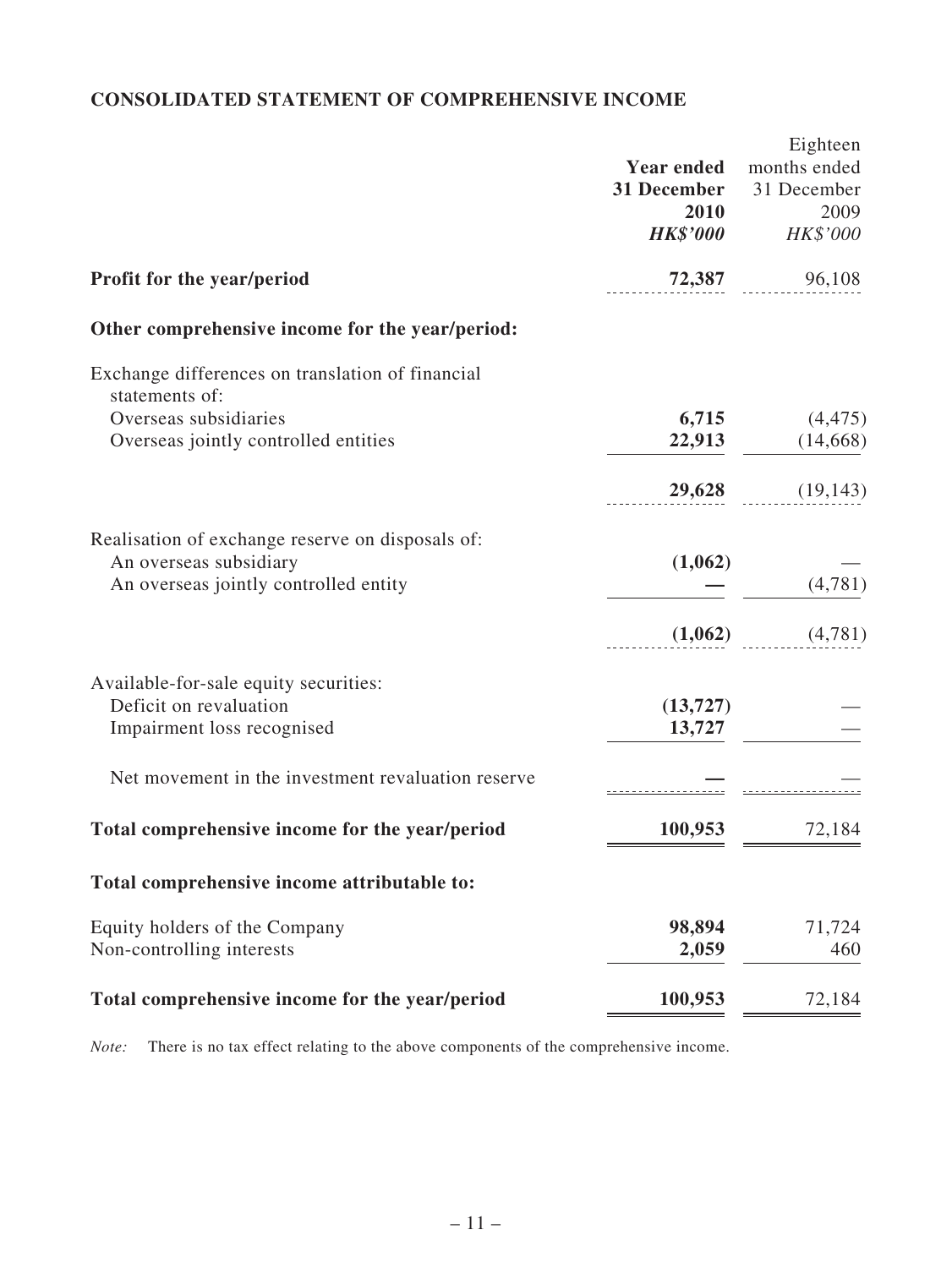# **CONSOLIDATED STATEMENT OF FINANCIAL POSITION**

|                                              |                       |                 | As at 31 December |  |
|----------------------------------------------|-----------------------|-----------------|-------------------|--|
|                                              |                       | 2010            | 2009              |  |
|                                              | <b>Note</b>           | <b>HK\$'000</b> | HK\$'000          |  |
| <b>Non-current assets</b>                    |                       |                 |                   |  |
| Fixed assets                                 |                       | 681,465         | 395,055           |  |
| Loan to a joint venture partner              |                       |                 | 5,357             |  |
| Available-for-sale equity securities         | 7                     | 246,083         | 1,500             |  |
| Prepaid rental                               |                       | 30,435          | 5,592             |  |
| Club memberships                             |                       | 2,490           | 2,490             |  |
| Rental and other deposits                    |                       | 63,809          | 56,214            |  |
| Trademarks                                   |                       | 79,785          | 79,421            |  |
| Goodwill                                     | $\boldsymbol{\delta}$ | 73,658          | 28,538            |  |
| Deferred tax assets                          |                       | 3,095           | 420               |  |
| Pledged bank deposits                        |                       | 29,476          | 25,038            |  |
|                                              |                       | 1,210,296       | 599,625           |  |
| <b>Current assets</b>                        |                       |                 |                   |  |
| Inventories                                  |                       | 3,480           | 2,461             |  |
| Film rights                                  |                       | 85,870          | 75,955            |  |
| Trade receivables                            | 9                     | 32,996          | 36,789            |  |
| Other receivables, deposits and prepayments  |                       | 86,016          | 91,844            |  |
| Amounts due from jointly controlled entities |                       | 1,273           | 1,683             |  |
| Pledged bank deposits                        |                       |                 | 5,425             |  |
| Deposits and cash                            |                       | 457,677         | 517,803           |  |
| Derivative financial asset                   | 7                     | 246             |                   |  |
|                                              |                       | 667,558         | 731,960           |  |
| <b>Current liabilities</b>                   |                       |                 |                   |  |
| <b>Bank</b> loans                            |                       | 21,363          | 24,201            |  |
| Trade payables                               | 10                    | 86,264          | 97,498            |  |
| Other payables and accrued charges           |                       | 148,627         | 73,847            |  |
| Deferred revenue                             |                       | 96,911          | 71,987            |  |
| Taxation payable                             |                       | 34,884          | 23,103            |  |
|                                              |                       | 388,049         | 290,636           |  |
| <b>Net current assets</b>                    |                       | 279,509         | 441,324           |  |
| <b>Total assets less current liabilities</b> |                       | 1,489,805       | 1,040,949         |  |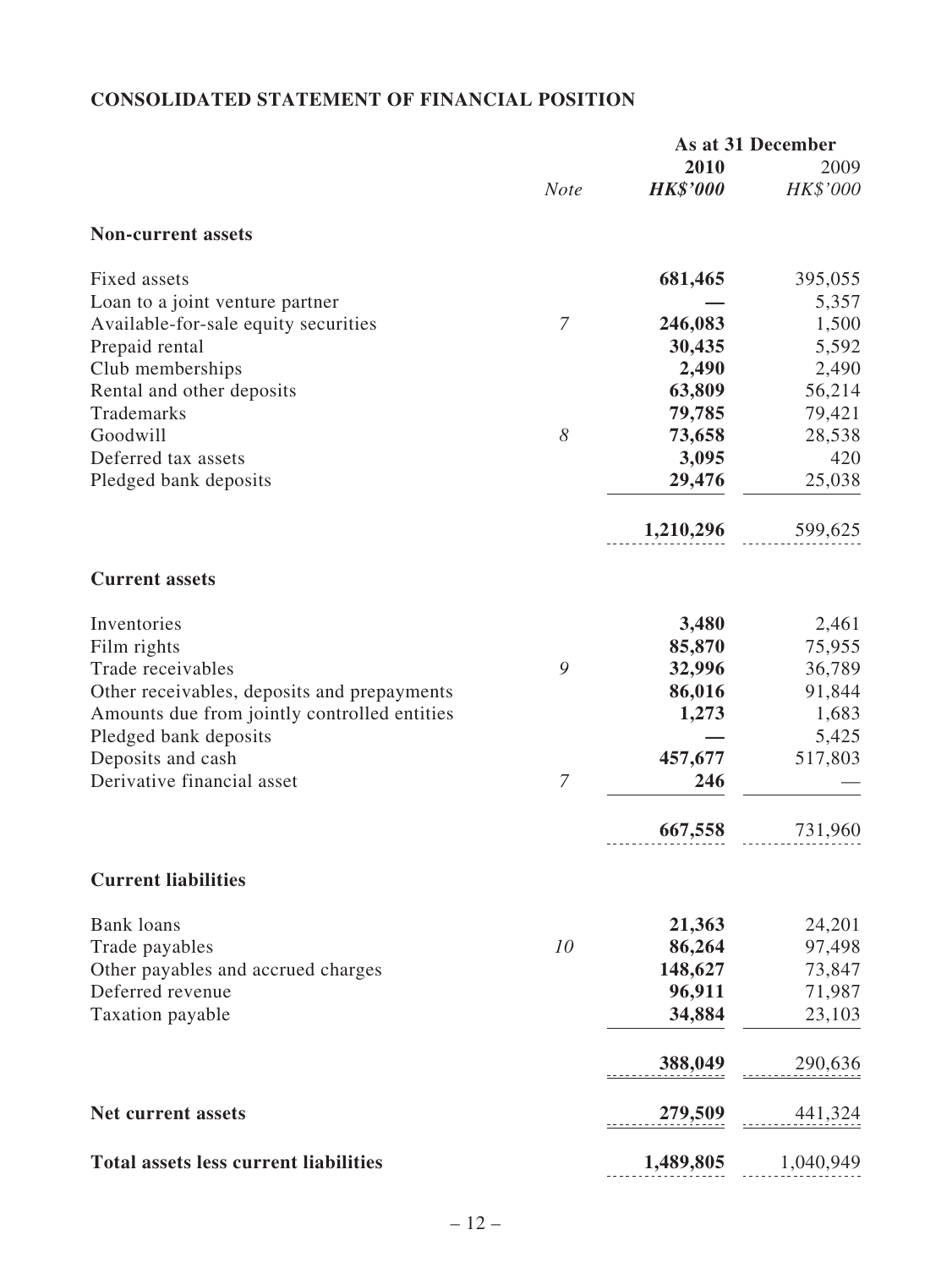|                                           |             | As at 31 December |          |  |
|-------------------------------------------|-------------|-------------------|----------|--|
|                                           |             | 2010              | 2009     |  |
|                                           | <b>Note</b> | <b>HK\$'000</b>   | HK\$'000 |  |
| <b>Non-current liabilities</b>            |             |                   |          |  |
| <b>Bank</b> loans                         |             | 82,400            | 62,732   |  |
| Convertible note                          |             | 6,662             | 6,150    |  |
| Amount due to a jointly controlled entity |             |                   | 5,357    |  |
| Deposits received                         |             | 5,318             | 4,887    |  |
| Deferred tax liabilities                  |             | 19,623            | 13,868   |  |
|                                           |             | 114,003           | 92,994   |  |
| <b>NET ASSETS</b>                         |             | 1,375,802         | 947,955  |  |
| <b>Capital and reserves</b>               |             |                   |          |  |
| Share capital                             |             | 254,374           | 219,974  |  |
| Reserves                                  |             | 1,109,874         | 726,100  |  |
| Total equity attributable to equity       |             |                   |          |  |
| holders of the Company                    |             | 1,364,248         | 946,074  |  |
| <b>Non-controlling interests</b>          |             | 11,554            | 1,881    |  |
| <b>TOTAL EQUITY</b>                       |             | 1,375,802         | 947,955  |  |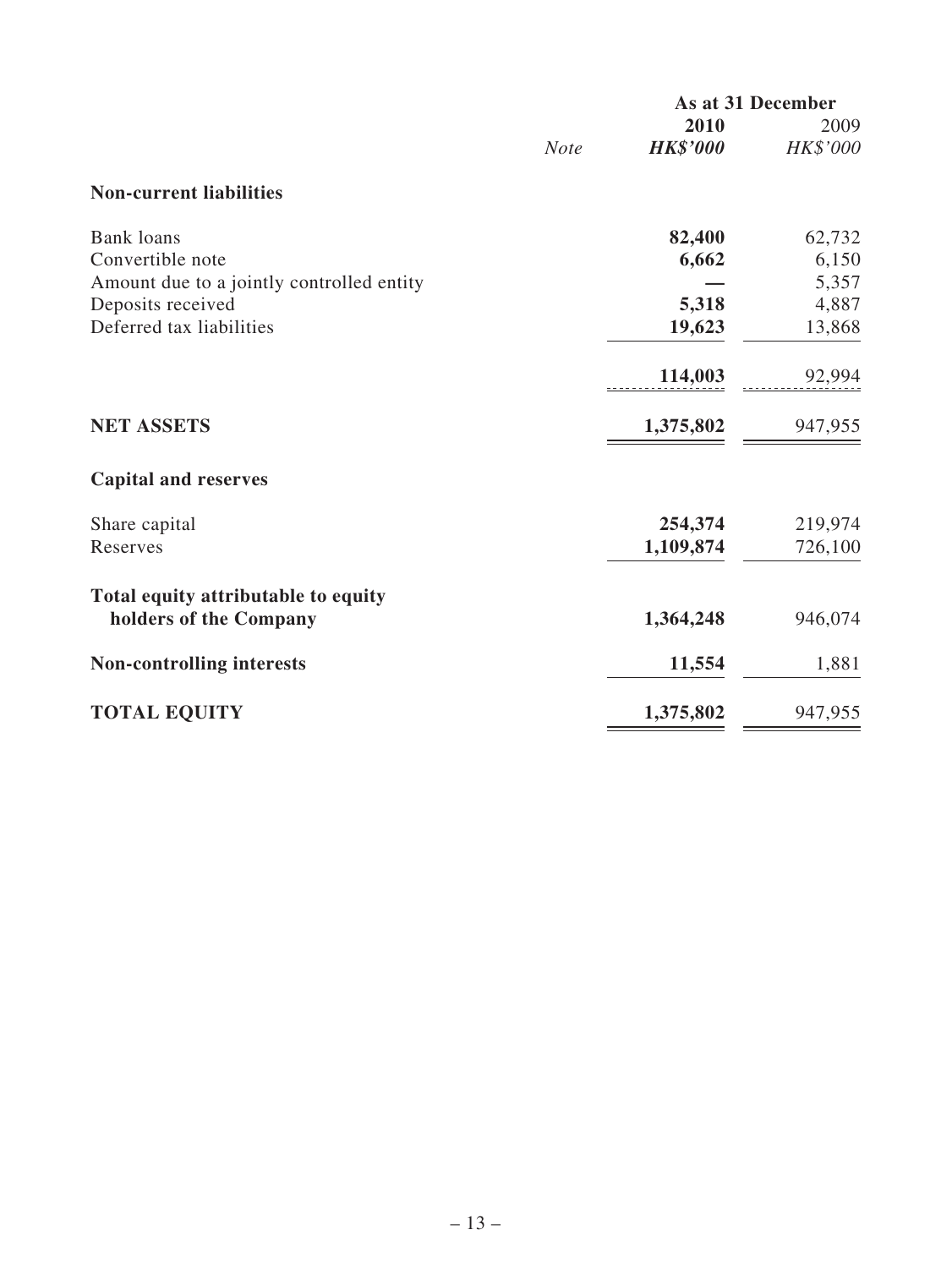# **NOTES TO THE FINANCIAL STATEMENTS**

### **1. CHANGE IN FINANCIAL YEAR END DATE**

Pursuant to a resolution of the Board dated 6 January 2009, the Company changed its financial year end date from 30 June to 31 December. The current financial period covers the year ended 31 December 2010 and the comparative figures in these financial statements cover the eighteen months ended 31 December 2009. Accordingly, the comparative figures for the consolidated income statement, the consolidated statement of comprehensive income and related notes are not comparable with those of the current year.

### **2. STATEMENT OF COMPLIANCE**

**(i)** These financial statements have been prepared in accordance with all applicable Hong Kong Financial Reporting Standards ("HKFRSs"), which collective term includes all applicable individual HKFRSs, Hong Kong Accounting Standards ("HKASs") and Interpretations ("HK(Int)s") issued by the Hong Kong Institute of Certified Public Accountants ("HKICPA"), accounting principles generally accepted in Hong Kong and the disclosure requirements of the Hong Kong Companies Ordinance. These financial statements also comply with the applicable disclosure provisions of the Rules Governing the Listing of Securities on The Stock Exchange of Hong Kong Limited (the "Listing Rules").

### **(ii) Changes in accounting policies**

The HKICPA has issued the following new and revised HKFRSs, a number of amendments to HKFRSs and new Interpretations that are first effective for the current accounting period of the Group and the Company. Of these, the following developments are relevant to the Group's financial statements:

| HKAS 1 (Revised)      | Presentation of financial statements                                                                                                    |
|-----------------------|-----------------------------------------------------------------------------------------------------------------------------------------|
| HKFRS 3 (Revised)     | <b>Business combinations</b>                                                                                                            |
| HKFRS 7 (Amendment)   | Improving disclosures about financial instruments                                                                                       |
| <b>HKFRS 8</b>        | <i>Operating segments</i>                                                                                                               |
| Amendment to HKAS 17  | Leases                                                                                                                                  |
| Amendments to HKAS 27 | Consolidated and separate financial statements                                                                                          |
| HK(int 5)             | Presentation of financial statements $-$ classification by<br>the borrower of a Term Loan that contains a Repayment on<br>Demand Clause |

Improvements to HKFRSs (2009)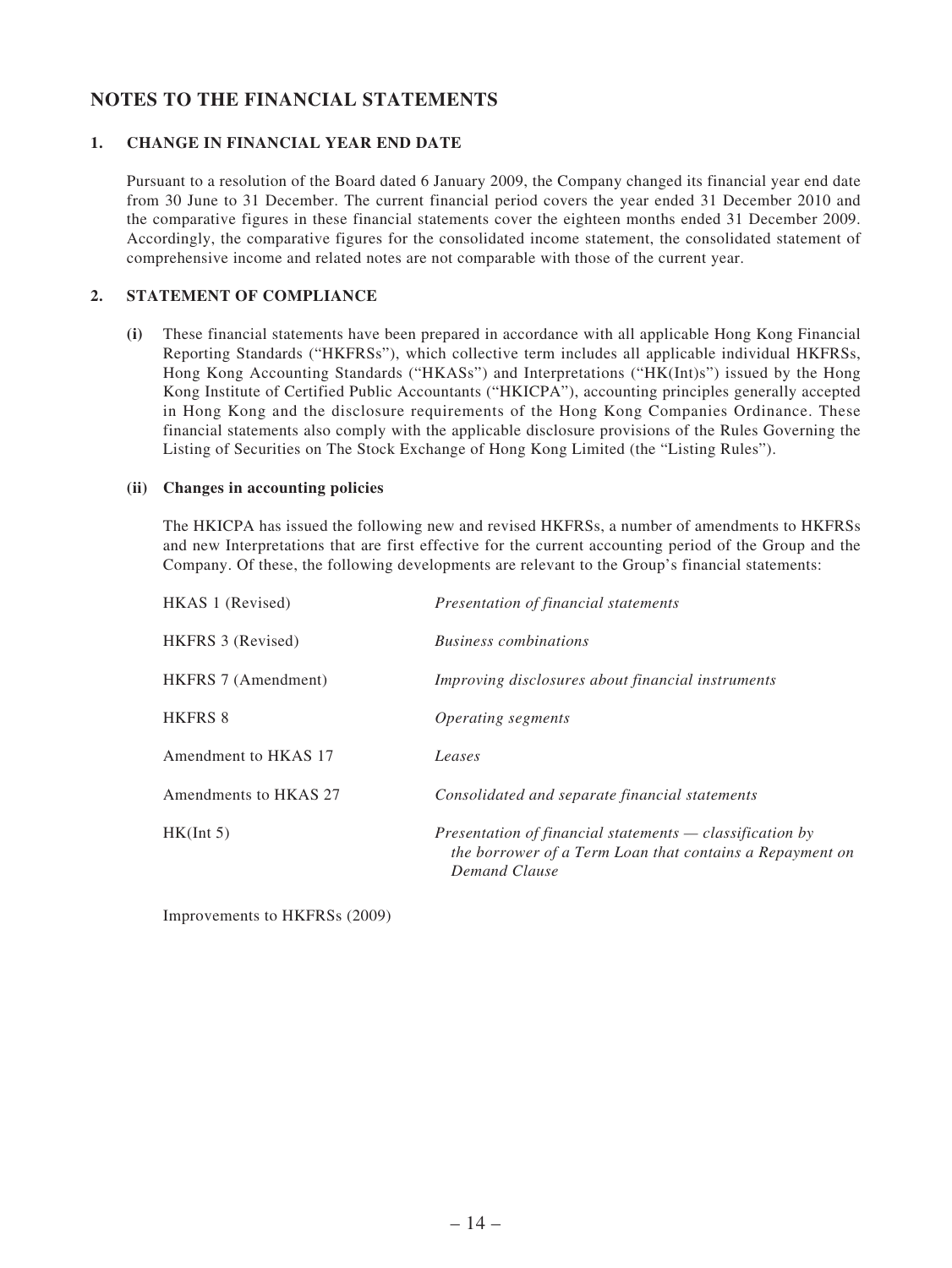The impact of the above developments on the financial statements is as follows:

#### **(a) HKAS 1 (Revised) —** *Presentation of financial statements*

As a result of the adoption of HKAS 1 (Revised), details of changes in equity during the period arising from transactions with equity holders in their capacity as such have been presented separately from all other income and expenses in a revised consolidated statement of changes in equity. All other items of income and expenses are presented in the consolidated income statement, if they are recognised as part of profit or loss for the period, or otherwise in a new primary statement, the consolidated statement of comprehensive income. The new format for the consolidated statement of comprehensive income has been adopted in these consolidated financial statements and corresponding amounts have been restated to conform to current period's presentation. This change in presentation has no effect on reported profit or loss, total income and expense or net assets for any of the periods presented.

### **(b) HKFRS 3 (Revised) —** *Business combinations* **and Amendments to HKAS 27 —** *Consolidated and separate financial statements*

As a result of the adoption of HKFRS 3 (Revised), any business combination acquired on or after 1 January 2010 will be recognised in accordance with the new requirements and detailed guidance contained in HKFRS 3 (Revised).

As a result of the amendments to HKAS 27, as from 1 January 2010 any losses incurred by a non-wholly owned subsidiary will be allocated between the controlling and non-controlling interest in proportion to their interests in that entity, even if this results in a deficit balance within consolidated equity being attributed to the non-controlling interests. Previously, if the allocation of losses to the non-controlling interests would have resulted in a deficit balance, the losses were only allocated to the non-controlling interests if the non-controlling interests were under a binding obligation to make good the losses. In accordance with the transitional provisions in HKAS 27, this new accounting policy is being applied prospectively and therefore previous periods have not been restated.

#### **(c) HKFRS 7 (Amendment) —** *Improving disclosures about financial instruments*

As a result of the adoption of the amendments to HKFRS 7, the financial statements include expanded disclosures about the fair value measurement of the Group's financial instruments, categorising these fair value measurements into a three-level fair value hierarchy according to the extent to which they are based on observable market data. The Group has taken advantage of the transitional provisions set out in the amendments to HKFRS 7, under which comparative information for the newly required disclosures about the fair value measurements of financial instruments has not been provided.

#### **(d) HKFRS 8 —** *Operating segments*

HKFRS 8 requires segment disclosure to be based on the way the Group's chief operating decision maker regards and manages the Group, with the amounts reported for each reportable segment being the measures reported to the Group's chief operating decision maker for the purposes of assessing segment performance and making decisions about operating matters. This contrasts with the presentation of segment information in prior periods which was based on a disaggregation of the Group's financial statements into segments based on related activities and on geographical areas. The adoption of HKFRS 8 has resulted in the presentation of segment information in a manner that is more consistent with internal reporting provided to the Group's senior executive management. Corresponding amounts have been provided on a basis consistent with the revised segment information.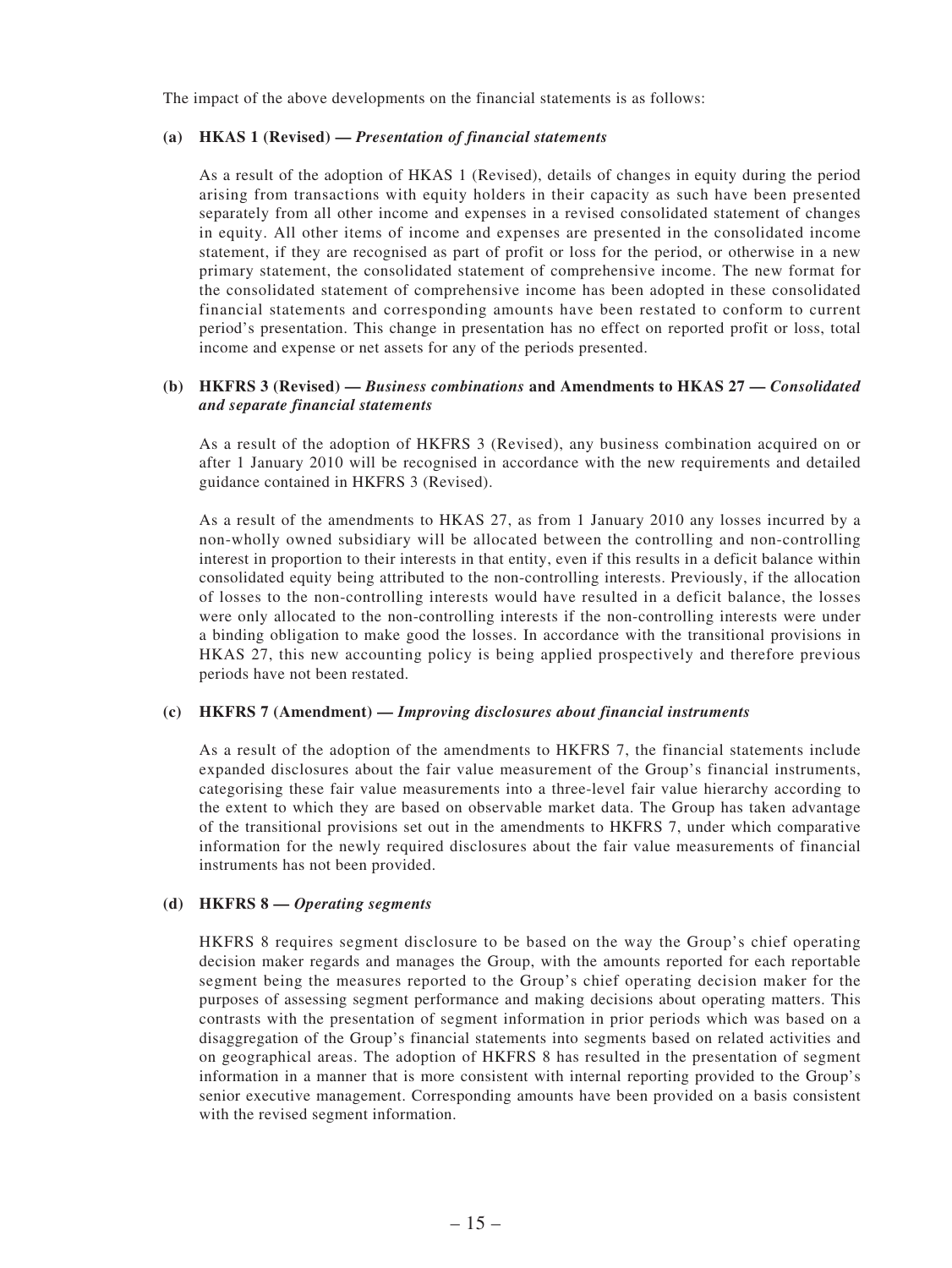### **(e) HKAS 17 —** *Leases*

The improvements to HKFRSs 2009 consist of further amendments to existing standards, including amendments to HKAS 17 *Leases*. The amendment to HKAS 17 requires the land element of long-term leases to be classified as a finance lease rather than an operating lease if it transfers substantially all the risks and rewards of ownership. This amendment did not have a significant financial impact to the Group's results and financial position.

### **(f) HK(Int 5) —** *Presentation of financial statements — classification by the borrower of a Term Loan that contains a Repayment on Demand Clause*

 In November 2010 the HKICPA issued HK(Int 5) — *Presentation of financial statements classification by the borrower of a term loan that contains a repayment on demand clause.* This Interpretation is effective immediately on issuance and sets out the conclusion reached by the HKICPA that a term loan which contains a clause which gives the lender the unconditional right to demand repayment at any time should be classified as a current liability in accordance with paragraph 69(d) of HKAS 1, *Presentation of financial statements*, irrespective of the probability that the lender will invoke the clause without cause. The issuance of HK(Int 5) have had no material impact on the Group's financial statements as the amendment and the Interpretation's conclusions were consistent with policies already adopted by the Group.

The Group has assessed the impact of the adoption of the new/revised HKFRSs and the amendments and considered that there was no significant impact to the Group's results and financial position for current and prior periods.

The Group has not early applied the new and revised standards, amendments and interpretations that have been issued but are not yet effective.

### **3. SEGMENT REPORTING**

The Group manages its businesses by geography. Upon its first time adoption of HKFRS 8, "*Operating segments*" and in a manner consistent with the way in which information is reported internally to the Group's most senior executive management for the purposes of resources allocation and performance assessment, the Group has presented the following reportable segments. No operating segments have been aggregated to form the reportable segments, which are as follows:

- Hong Kong
- Mainland China
- Taiwan
- Singapore

The results of the Group's revenue from external customers for entities located in Hong Kong, Mainland China, Taiwan and Singapore are set out in the table below.

Each of the above reportable segment primarily derive their revenue from film exhibition, film and video distribution, film and television programme production, provision of advertising and consultancy services. For the purposes of assessing segment performance and allocating resources between segments, the Group's senior executive management monitors the revenue and results attributable to each reportable segment on the following bases: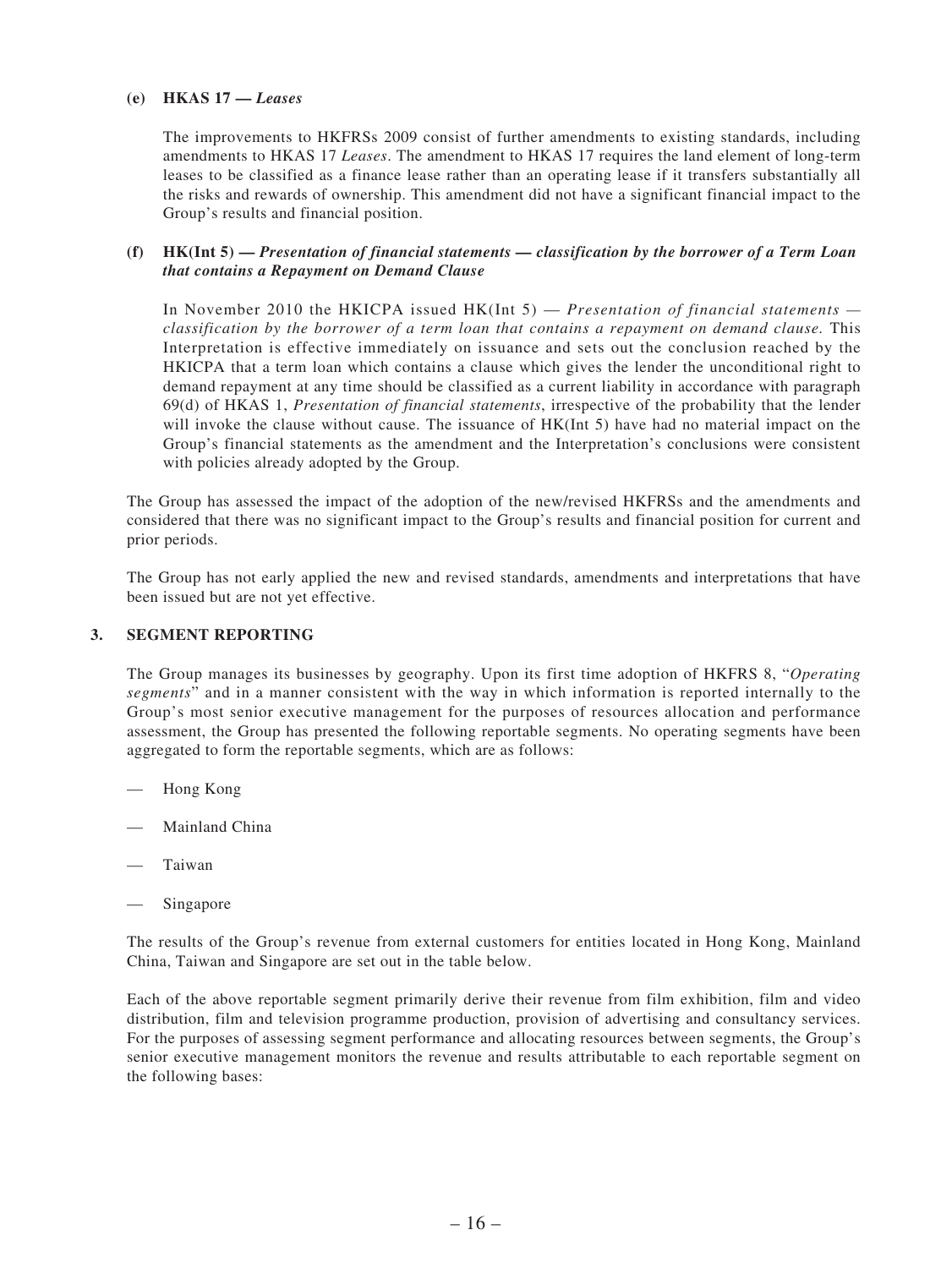#### **Segment revenue and results**

Revenue is allocated to the reporting segment based on the local entities' location of external customers. Expenses are allocated to the reportable segments with reference to sales generated by those segments and the expenses incurred by those geographical location or which otherwise arise from the depreciation and amortisation of assets attributable to those segments.

The measure used for reporting segment profit is operating profit after tax.

In addition to receiving segment information concerning operating profit after tax, management is provided with segment information concerning revenue.

Management evaluates performance primarily based on operating profit including the proportionate consolidated results of jointly controlled entities of each segment. Inter-segment pricing is generally determined at arm's length basis.

Segment information regarding the Group's revenue and results by geographical market is presented below:

|                                              | Year ended 31 December 2010/Eighteen months ended 31 December 2009 |            |                       |            |                 |            |                  |            |                     |            |
|----------------------------------------------|--------------------------------------------------------------------|------------|-----------------------|------------|-----------------|------------|------------------|------------|---------------------|------------|
|                                              | <b>Hong Kong</b>                                                   |            | <b>Mainland China</b> |            | Taiwan          |            | <b>Singapore</b> |            | Consolidated        |            |
|                                              | 2010                                                               | 2009       | 2010                  | 2009       | 2010            | 2009       | 2010             | 2009       | 2010                | 2009       |
|                                              | <b>HK\$'000</b>                                                    | HK\$'000   | <b>HK\$'000</b>       | HK\$'000   | <b>HK\$'000</b> | HK\$'000   | <b>HK\$'000</b>  | HK\$'000   | <b>HK\$'000</b>     | HK\$'000   |
|                                              |                                                                    | (restated) |                       | (restated) |                 | (restated) |                  | (restated) |                     | (restated) |
| <b>Segment revenue</b>                       |                                                                    |            |                       |            |                 |            |                  |            |                     |            |
| Revenue from external customers              |                                                                    |            |                       |            |                 |            |                  |            |                     |            |
| Exhibition                                   | 216,428                                                            | 263,342    | 187,283               | 120,666    | 288,901         | 353,764    | 298,249          | 386,648    | 990,861             | 1,124,420  |
| Distribution and production                  | 56,378                                                             | 106,612    | 54,200                | 37,980     | 8,731           | 7,953      | 8,608            | 34,091     | 127,917             | 186,636    |
| Corporate                                    | 2,236                                                              | 2,858      |                       |            |                 |            |                  |            | 2,236               | 2,858      |
| Reportable segment revenue                   | 275,042                                                            | 372,812    | 241,483               | 158,646    | 297,632         | 361,717    | 306,857          | 420,739    | 1,121,014           | 1,313,914  |
| Reportable segment profit/(loss)             | (5,067)                                                            | 22,235     | 34,586                | (2,969)    | 25,076          | 28,962     | 36,603           | 45,226     | 91,198              | 93,454     |
| <b>Reconciliation — Revenue</b>              |                                                                    |            |                       |            |                 |            |                  |            |                     |            |
| Reportable segment revenue                   |                                                                    |            |                       |            |                 |            |                  |            | 1,121,014           | 1,313,914  |
| Elimination of intersegmental revenue        |                                                                    |            |                       |            |                 |            |                  |            | (21, 151)           | (58,209)   |
| Other revenue                                |                                                                    |            |                       |            |                 |            |                  |            | (5,613)             | (1,775)    |
| Others                                       |                                                                    |            |                       |            |                 |            |                  |            | (16, 717)           | (23,026)   |
|                                              |                                                                    |            |                       |            |                 |            |                  |            | 1,077,533 1,230,904 |            |
| Reconciliation — profit before<br>taxation   |                                                                    |            |                       |            |                 |            |                  |            |                     |            |
| Reportable profit from external customers    |                                                                    |            |                       |            |                 |            |                  |            | 91,198              | 93,454     |
| Unallocated operating (income)/expenses, net |                                                                    |            |                       |            |                 |            |                  |            | (20, 375)           | 2,022      |
| Non-controlling interests                    |                                                                    |            |                       |            |                 |            |                  |            | 1,564               | (566)      |
| Income tax                                   |                                                                    |            |                       |            |                 |            |                  |            | 22,511              | 20,484     |
| Profit before taxation                       |                                                                    |            |                       |            |                 |            |                  |            | 94,898              | 115,394    |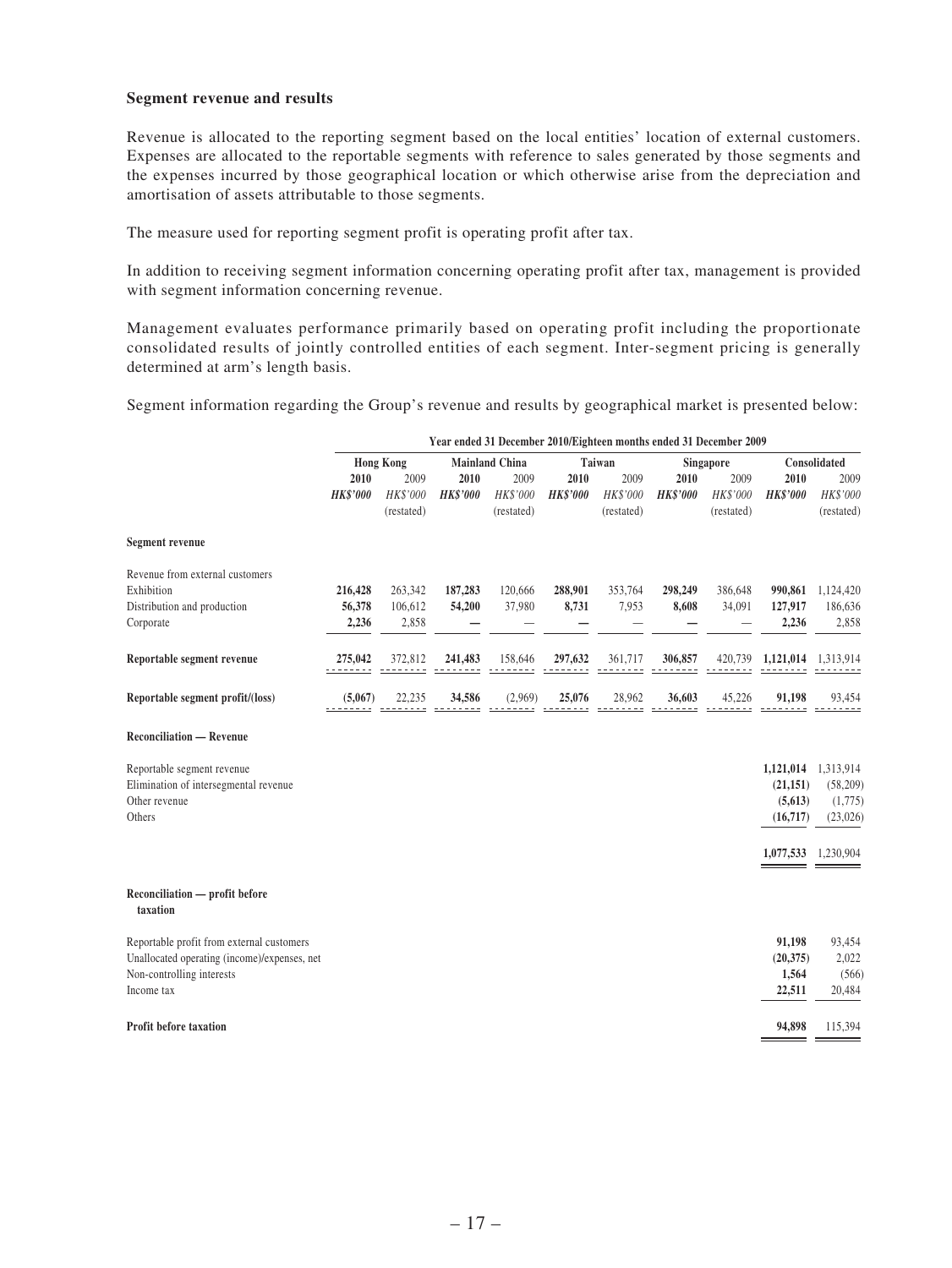### **4. PROFIT FOR THE YEAR/PERIOD**

Profit for the year/period is arrived at after charging/(crediting):

|     |                                                                                                                                                                                                        | Year ended<br>31 December<br>2010<br><b>HK\$'000</b> | Eighteen<br>months ended<br>31 December<br>2009<br>HK\$'000 |
|-----|--------------------------------------------------------------------------------------------------------------------------------------------------------------------------------------------------------|------------------------------------------------------|-------------------------------------------------------------|
| (a) | <b>Finance costs</b>                                                                                                                                                                                   |                                                      |                                                             |
|     | <b>Continuing operations</b><br>Interest on bank loans wholly repayable<br>— within five years<br>— after five years<br>Interest on convertible notes<br>Interest on loans from joint venture partners | 3,494<br>991<br>512                                  | 2,105<br>172<br>228                                         |
|     |                                                                                                                                                                                                        |                                                      |                                                             |
|     |                                                                                                                                                                                                        | 4,997                                                | 2,505                                                       |
|     | <b>Discontinued operation</b><br>Interest on bank loans wholly repayable within five years                                                                                                             |                                                      | 124                                                         |
|     |                                                                                                                                                                                                        | 4,997                                                | 2,629                                                       |
| (b) | Other items                                                                                                                                                                                            |                                                      |                                                             |
|     | Cost of inventories<br>Cost of services provided<br>Depreciation<br>Amortisation of film rights<br>Auditors' remuneration                                                                              | 30,637<br>385,655<br>68,188<br>33,053<br>2,800       | 38,517<br>463,070<br>71,566<br>42,075<br>2,875              |
|     | Operating lease charges in respect of land and buildings<br>- minimum lease payments<br>— contingent rentals<br>Impairment losses                                                                      | 157,772<br>28,186                                    | 193,588<br>34,490                                           |
|     | - an available-for-sale equity security<br>- trade receivables<br>— film rights                                                                                                                        | 13,727<br>4,056                                      | 237                                                         |
|     | Loss on disposals of property, plant and equipment<br>Fair value gain on financial derivative instrument<br>Gain on disposal of investment property                                                    | 2,789<br>(8, 496)                                    | 5,743<br>(3,317)                                            |
|     | Gain on disposals of subsidiaries<br>Rental income less direct outgoings                                                                                                                               | (11, 317)<br>(13,528)                                | (16, 635)                                                   |

#### **(c) Other net income/(expenses)**

Included in the other net income was a gain on settlement of a claim and provision of consultancy service of HK\$26,761,000 as set out below.

During the eighteen months ended 31 December 2009, a subsidiary of the Group was engaged in litigation for breach of lease agreement and claim for damages against a landlord (the "Landlord") in Mainland China. On 14 January 2010, the Group reached a settlement agreement with the Landlord and received a sum of RMB28,800,000 (approximately HK\$33,120,000) in February 2010 (before deducting incidental expenses) in respect of the settlement and the provision of consultancy service. The net sum of approximately HK\$26,761,000 and corresponding tax expense of approximately HK\$5,300,000 have been credited and charged to the consolidated income statement for the year ended 31 December 2010 respectively. The obligations of both the Group and the Landlord in respect of the lease were discharged and the legal claim against the Landlord was dismissed accordingly.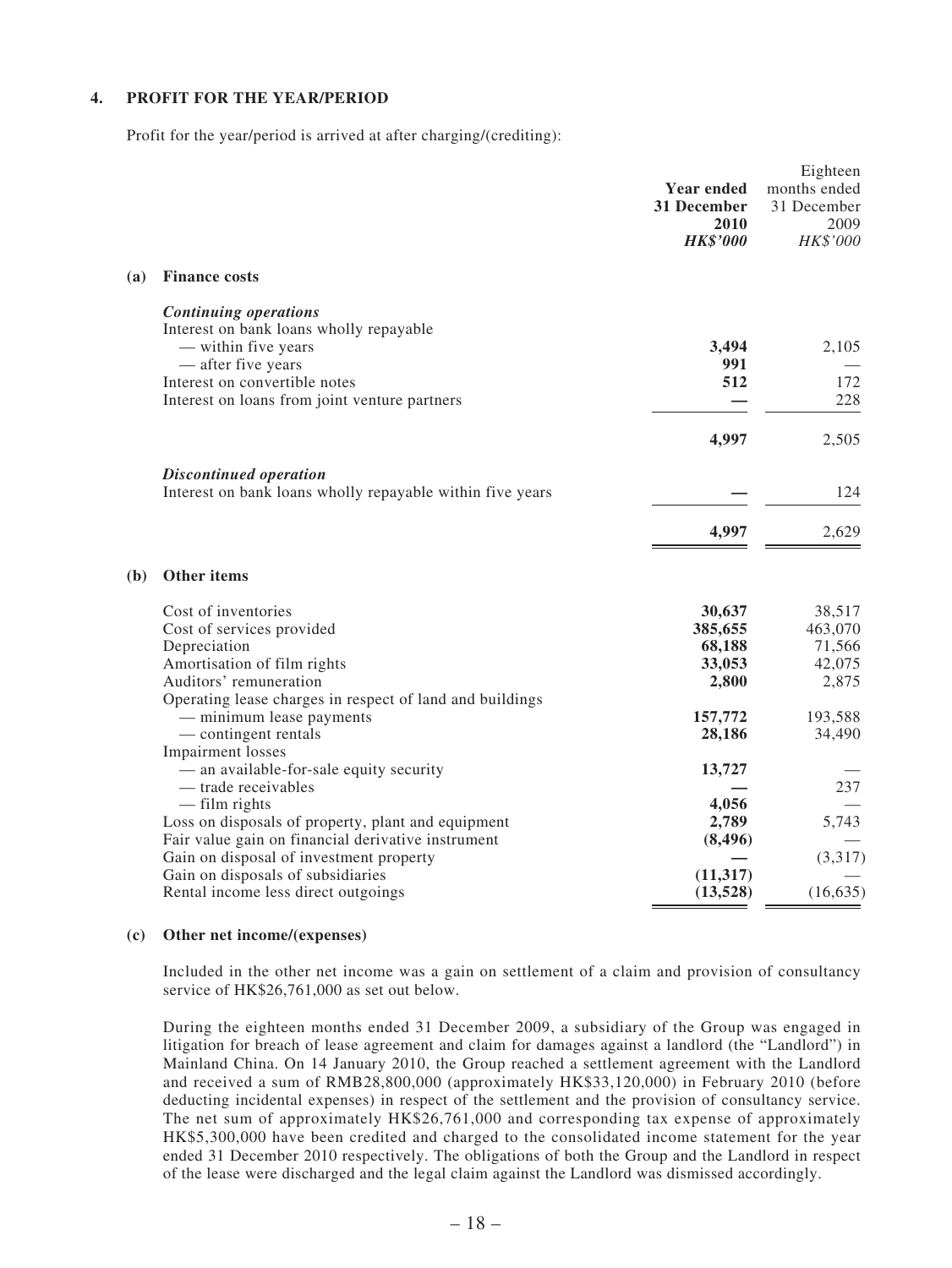### **5. INCOME TAX**

The provision for Hong Kong Profits Tax for 2010 is calculated at 16.5% (2009: 16.5%) of the estimated assessable profits for the year/period.

Taxation for overseas subsidiaries and jointly controlled entities is charged at the appropriate current rates of taxation ruling in the relevant countries.

Taxation in the consolidated income statement represents:

|                                                   | Year ended<br>31 December<br>2010<br><b>HK\$'000</b> | Eighteen<br>months ended<br>31 December<br>2009<br>HK\$'000 |
|---------------------------------------------------|------------------------------------------------------|-------------------------------------------------------------|
| <b>Continuing operations</b>                      |                                                      |                                                             |
| <b>The Group</b>                                  |                                                      |                                                             |
| Current income tax                                |                                                      |                                                             |
| Provision for overseas tax                        | 8,594                                                | 3,284                                                       |
| Over-provision in respect of prior years          | (932)                                                | (59)                                                        |
|                                                   | 7,662                                                | 3,225                                                       |
| Deferred $tax -overse$                            |                                                      |                                                             |
| Origination of temporary differences              | 1,456                                                |                                                             |
|                                                   | 9,118                                                | 3,225                                                       |
|                                                   |                                                      |                                                             |
| Jointly controlled entities                       |                                                      |                                                             |
| Current income tax                                |                                                      |                                                             |
| Provision for overseas tax                        | 16,412                                               | 19,138                                                      |
| Over-provision in respect of prior years          | (3,584)                                              |                                                             |
|                                                   | 12,828                                               | 19,138                                                      |
| Deferred $tax -overse$                            |                                                      |                                                             |
| Origination and reversal of temporary differences | 565                                                  | (1,879)                                                     |
|                                                   | 13,393                                               | 17,259                                                      |
|                                                   | 22,511                                               | 20,484                                                      |
| <b>Discontinued operation</b>                     |                                                      |                                                             |
|                                                   |                                                      |                                                             |
| Current income tax                                |                                                      |                                                             |
| Provision for overseas tax                        |                                                      | 617                                                         |
|                                                   | 22,511                                               | 21,101                                                      |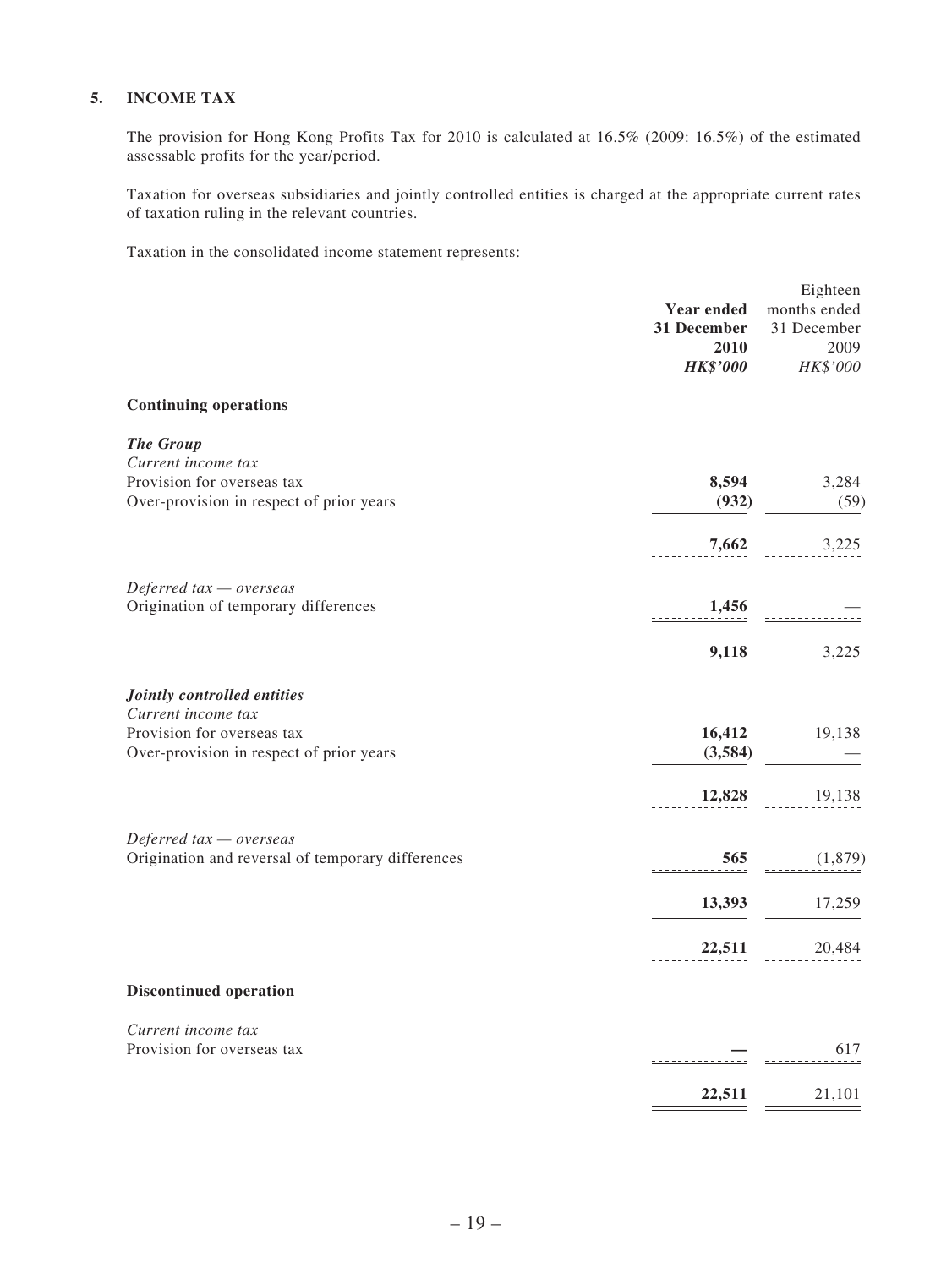### **6. EARNINGS PER SHARE**

### **(a) Basic earnings per share**

The calculation of basic earnings per share is based on the profit attributable to equity holders of the Company from continuing operations and discontinued operation of HK\$70,823,000 and HK\$Nil respectively (eighteen months ended 31 December 2009: HK\$94,344,000 and HK\$1,198,000) and the weighted average of 2,492,008,598 ordinary shares (2009: 1,849,886,779 ordinary shares after adjusting for the subdivision of shares in November 2009) in issue during the year, calculated as follows:

### *(i) Profit attributable to equity holders of the Company*

|                                       |                 | Eighteen     |
|---------------------------------------|-----------------|--------------|
|                                       | Year ended      | months ended |
|                                       | 31 December     | 31 December  |
|                                       | 2010            | 2009         |
|                                       | <b>HK\$'000</b> | HK\$'000     |
| Profit attributable to equity holders |                 |              |
| — Continuing operations               | 70,823          | 94,344       |
| — Discontinued operation              |                 | 1,198        |
|                                       | 70,823          | 95,542       |
|                                       |                 |              |

*(ii) Weighted average number of ordinary shares (basic and diluted)*

|                                                             |                   | Eighteen                    |
|-------------------------------------------------------------|-------------------|-----------------------------|
|                                                             | <b>Year ended</b> | months ended                |
|                                                             | 31 December       | 31 December                 |
|                                                             | 2010              | 2009                        |
|                                                             | <b>Number</b>     | <b>Number</b>               |
|                                                             | of shares         | of shares                   |
| Issued ordinary shares at 1 January 2010/1 July 2008 (note) | 2,199,739,900     | 1,696,376,270               |
| Effect of convertible notes converted                       |                   | 128,829,270                 |
| Effect of new shares placed                                 | 289,698,630       | 24,666,667                  |
| Effect of share options exercised                           | 2,570,068         | 14,572                      |
| Weighted average number of ordinary shares (basic)          |                   |                             |
| at 31 December                                              |                   | 2,492,008,598 1,849,886,779 |
| Effect of conversion of convertible notes                   | 26,698,224        | 9,041,909                   |
| Effect of deemed issue of shares under the Company's        |                   |                             |
| share option scheme                                         | 43,514,212        | 680,663                     |
| Weighted average number of ordinary shares (diluted)        |                   |                             |
| at 31 December                                              | 2,562,221,034     | 1,859,609,351               |

*Note:* The issued ordinary shares at 1 January 2010 and 1 July 2008 have been adjusted retrospectively to reflect the subdivision of shares.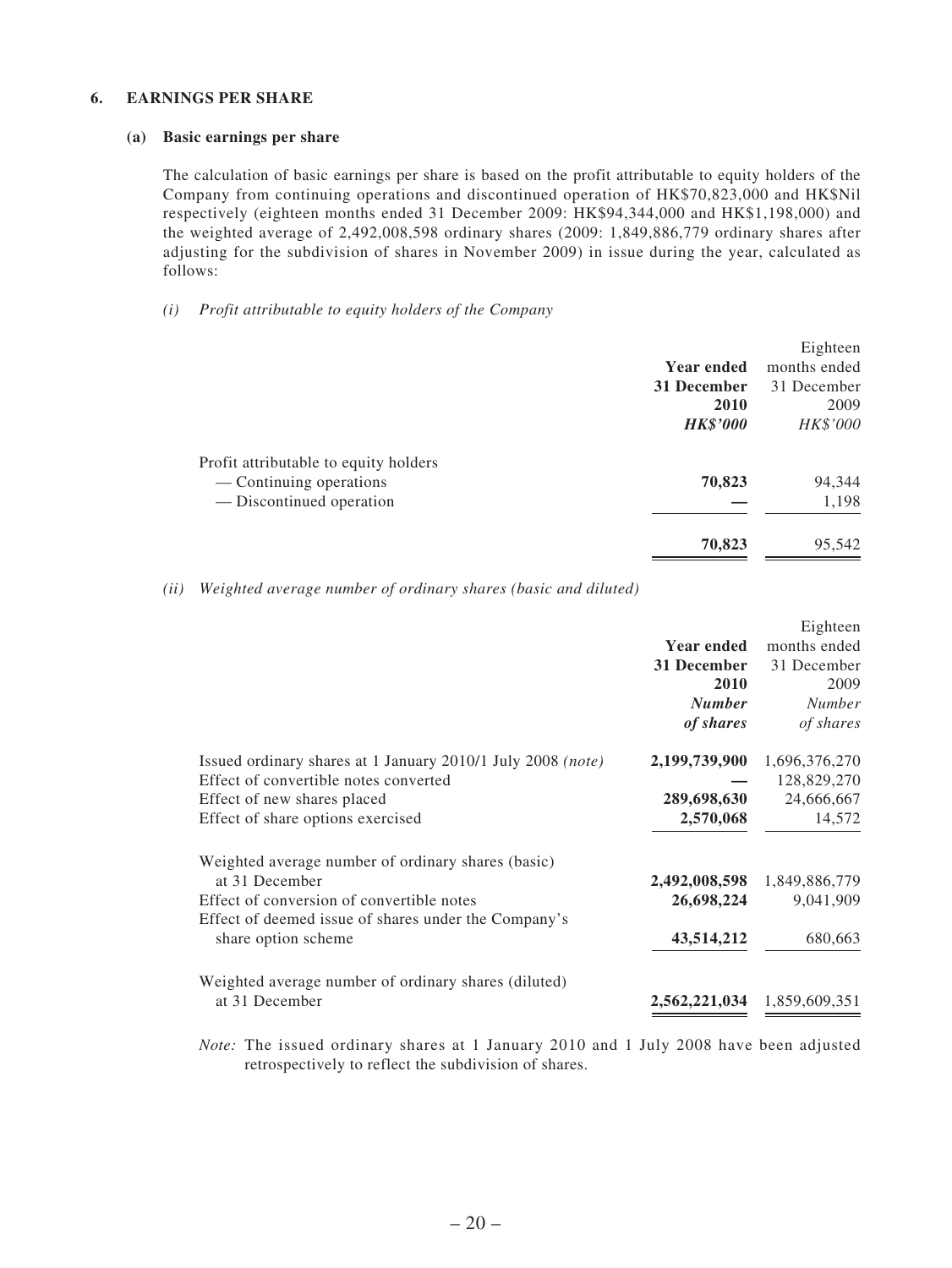#### **(b) Diluted earnings per share**

The calculation of diluted earnings per share is based on the profit attributable to equity holders of the Company from continuing operations and discontinued operation of HK\$71,335,000 and HK\$Nil respectively (eighteen months ended 31 December 2009: HK\$94,516,000 and HK\$1,198,000) and the weighted average number of ordinary shares of 2,562,221,034 shares (2009: 1,859,609,351 shares after adjusting for the subdivision of shares in November 2009), calculated as follows:

### *(i) Profit attributable to equity holders of the Company (diluted)*

|                                                                                                            |                   | Eighteen     |
|------------------------------------------------------------------------------------------------------------|-------------------|--------------|
|                                                                                                            | <b>Year ended</b> | months ended |
|                                                                                                            | 31 December       | 31 December  |
|                                                                                                            | 2010              | 2009         |
|                                                                                                            | <b>HK\$'000</b>   | HK\$'000     |
| Continuing operations                                                                                      |                   |              |
| Profit attributable to equity holders<br>After tax effect of effective interest on the liability component | 70,823            | 94,344       |
| of convertible notes                                                                                       | 512               | 172          |
| Profit attributable to equity holders (diluted)                                                            | 71,335            | 94,516       |
| Discontinued operation                                                                                     |                   |              |
| Profit attributable to equity holders                                                                      |                   | 1,198        |

### **7. AVAILABLE-FOR-SALE EQUITY SECURITIES AND DERIVATIVE FINANCIAL ASSET**

|                                                | 2010            | 2009     |
|------------------------------------------------|-----------------|----------|
|                                                | <b>HK\$'000</b> | HK\$'000 |
| Available-for-sale equity securities:          |                 |          |
| -Listed investment in Hong Kong at fair value  | 41,470          |          |
| — Listed investment in Australia at fair value | 1,482           |          |
| — Unlisted investments, at cost                | 203,131         | 1,500    |
|                                                | 246,083         | 1,500    |
| Market value of listed investments             | 42,952          |          |

### **(a) Listed investments**

In June 2010, the Group acquired 11,000,000 shares at HK\$5 per share through a public placing of Overseas Chinese Town (Asia) Holdings Limited ("Overseas Chinese"), a company listed in Hong Kong.

As at 31 December 2010, the Group's investment in available-for-sale equity security was individually determined to be impaired on the basis of a significant and prolonged decline in the fair value below cost. The Group recognised an impairment loss of HK\$13,727,000 to the consolidated income statement.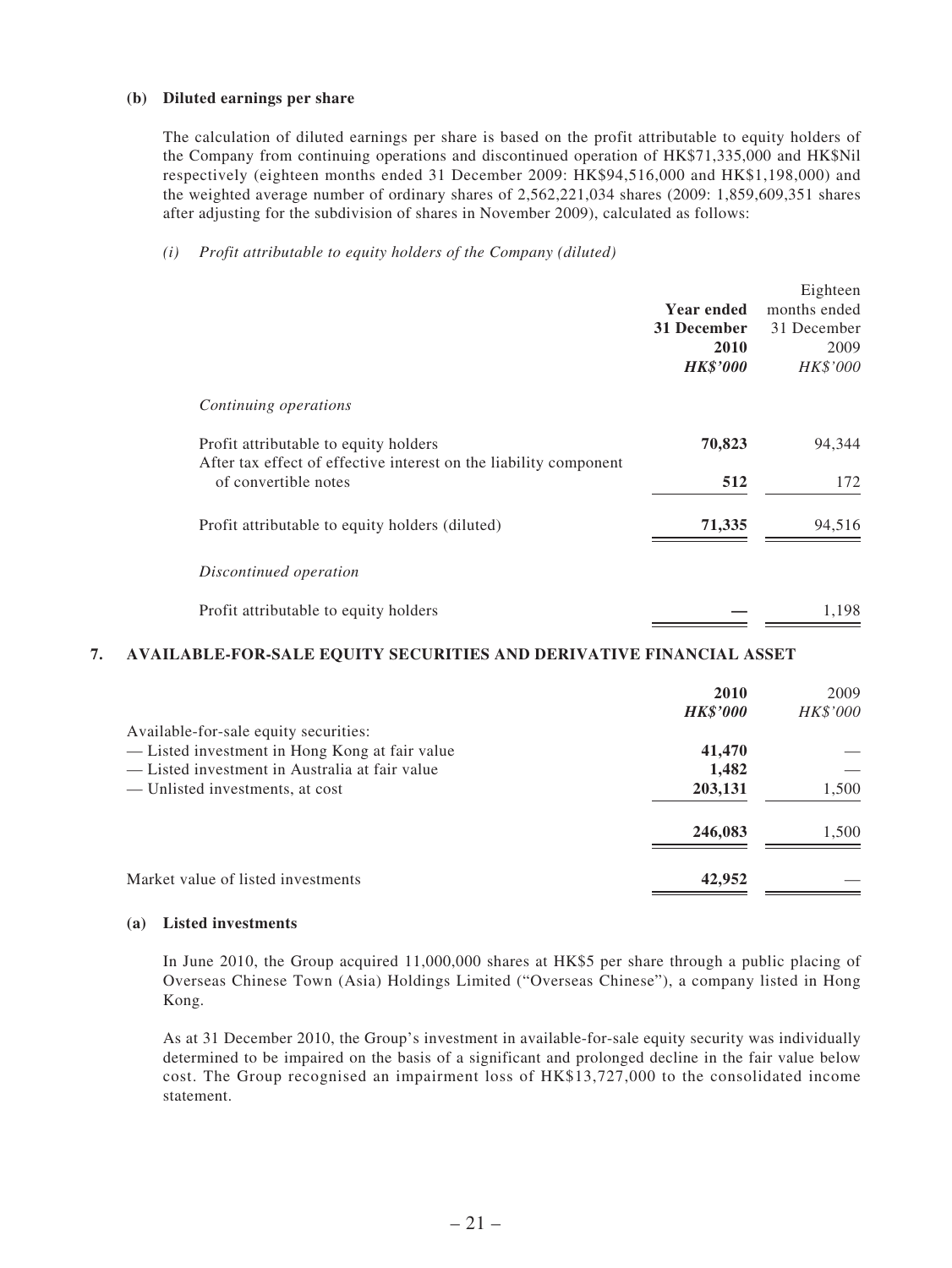#### **(b) Derivative financial asset**

In June 2010, the Group entered into an agreement (the "Option Agreement") with an independent third party (the "Counterparty") with respect to the shares of Overseas Chinese (the "Overseas Chinese Shares") held by the Group as referred in note  $7(a)$ . Pursuant to the terms of the Option Agreement, one of the following options can be exercised and once the option is exercised, the other options will expire: (a) a right held by the Group to sell the Overseas Chinese Shares to the Counterparty at a fixed price per share at any date until 6 June 2012 ("Put Option"); (b) a right held by the Counterparty to purchase the Overseas Chinese Shares from the Group at a fixed price per share at any date until 6 June 2012 ("Call Option"); and (c) a right held by the Counterparty to share a portion of the gain upon disposal in excess of a fixed price per share if neither the Put Option nor Call Option have not exercised by their respective expiry dates ("Profit-sharing Option"). The Group received HK\$8,250,000 from the Counterparty as the consideration for entering into the Option Agreement. The Group recognised the Option Agreement as single derivative instrument and recorded the transaction price of entering into the Option Agreement as a derivative financial liability. For the year ended 31 December 2010, the change in the fair value of this derivative financial liability as at 31 December 2010 amounted to HK\$8,496,000 which was credited to the consolidated income statement and resulted in a derivative financial asset of HK\$246,000 as at 31 December 2010.

#### **(c) Unlisted investments**

Included in the available-for-sale equity securities is an investment in an unlisted company, the carrying value in the amount of HK\$201,631,000 which constituted more than 10% of the Group's total assets at 31 December 2010.

### **8. GOODWILL AND ACQUISITION OF A SUBSIDIARY AND THE RELATED BUSINESS**

|                                                                            | 2010<br><b>HK\$'000</b> | 2009<br>HK\$'000 |
|----------------------------------------------------------------------------|-------------------------|------------------|
| Cost and carrying amount                                                   |                         |                  |
| At 1 January 2010/1 July 2008                                              | 28,538                  |                  |
| <b>Additions</b><br>— Acquisition of a subsidiary and the related business | 45,120                  | 28,538           |
| At 31 December                                                             | 73,658                  | 28,538           |

 On 30 October 2009, the Group acquired the entire equity interests in 北京橙天嘉禾影視制作有限公司 (formerly known as 北京橙天智鴻影視制作有限公司) and the business relating to Chinese-Language films and television programmes, production, investment, marketing and advertising and/or distribution business (the "Acquired Business") from Orange Sky Entertainment Group (International) Holding Company Limited ("Orange Sky"), commonly controlled by the shareholder and a director of the Company, Mr. Wu Kebo.

 The combined fair values of the identifiable assets and liabilities of the Acquired Business as at the date of acquisition and the corresponding carrying amounts immediately before the acquisition were HK\$18,120,000.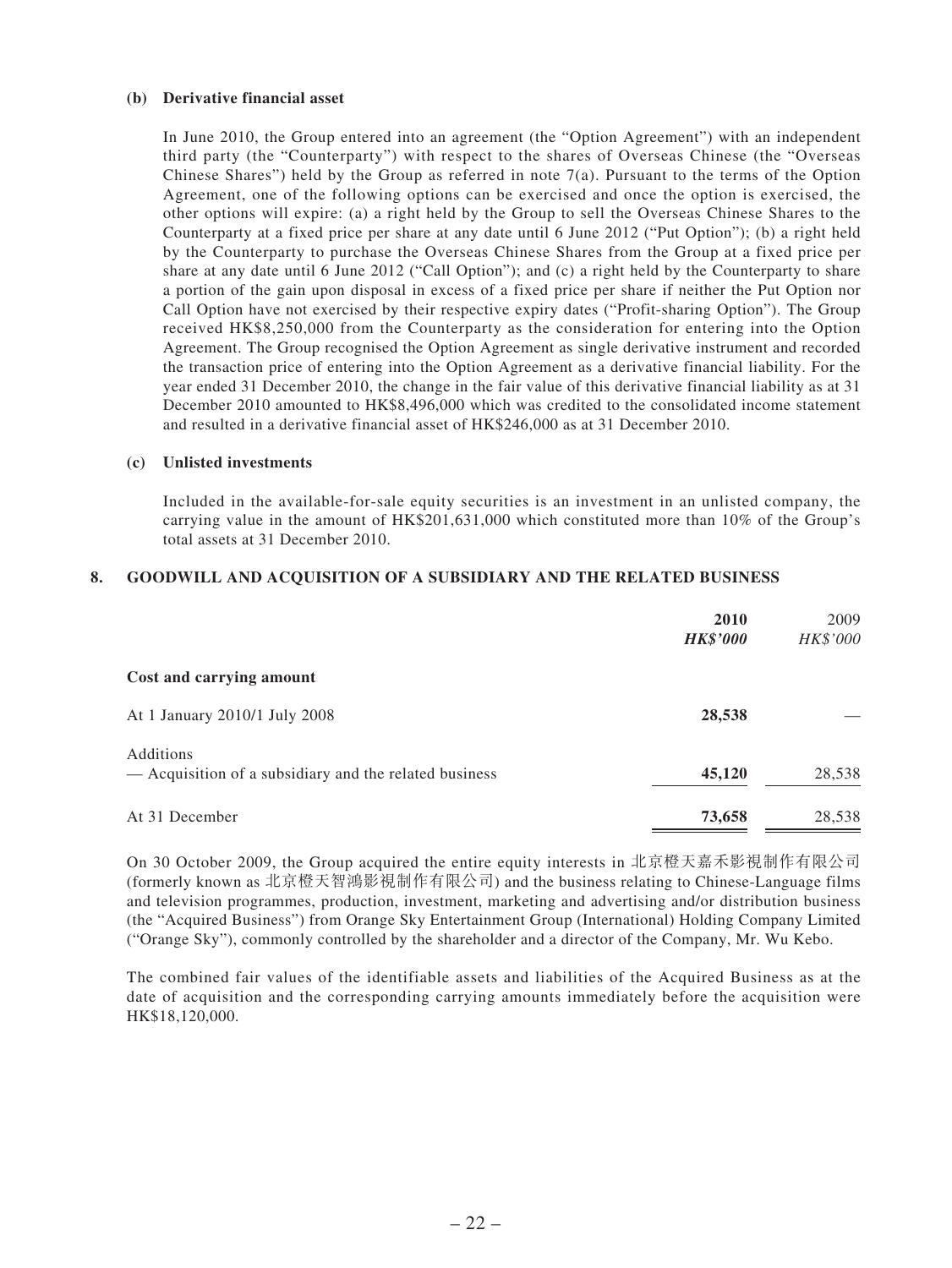The initial assessment of the total consideration paid/payable as at 31 December 2010 comprised the following components:

*HK\$'000*

|                                                                                   | HKY VVV |
|-----------------------------------------------------------------------------------|---------|
| Initial cash consideration paid during the eighteen months ended 31 December 2009 | 37,634  |
| Convertible note issued in November 2009                                          | 9.024   |
| Present value of the contingent consideration:<br>— Convertible note to be issued | 45,120  |
| Total purchase consideration                                                      | 91,778  |

- *Note:* The maximum aggregate consideration payable by Orange Sky Golden Harvest Motion Pictures Company Limited, a wholly-owned subsidiary of the Company, as purchaser was up to RMB80 million (equivalent to approximately HK\$90.2 million), which would be partly satisfied by cash of RMB32.0 million (equivalent to approximately HK\$36.1 million) and by the issue of the first tranche of the convertible note by the Company to Orange Sky of RMB8.0 million (equivalent to approximately HK\$9.0 million) upon completion. The remaining up to RMB40 million (equivalent to approximately HK\$45.1 million) will be satisfied by the issue of the second tranche convertible note by the Company to Orange Sky in accordance with the relevant provisions of the sale and purchase agreement (the "Deferred Consideration Arrangement") set out below:
	- (i) In the event that the audited consolidated profit after taxation and minority interests (but excluding any extraordinary or exceptional or non-recurring items that is outside its ordinary course of business) of or derived from the transferred assets ("aggregate net profits") for 2009 and 2010 are equal to or more than RMB20 million, a sum equal to RMB40 million (equivalent to approximately HK\$45.1 million) should be payable by Orange Sky Golden Harvest Motion Pictures Company Limited to Orange Sky by procuring the Company to issue the convertible note within 15 business days from 30 April 2011.
	- (ii) In the event that the aggregate net profits for 2009 and 2010 are positive but less than RMB20 million, a sum of equal to the aggregate net profits multiplied by a factor of two shall be payable by Orange Sky Golden Harvest Motion Pictures Company Limited to Orange Sky by procuring the Company to issue the convertible note within 15 business days from 30 April 2011. No amount shall be payable by the purchaser where the aggregate net profits are equal to or less than zero.

At 31 December 2010, the Group assessed the contingent consideration and on the basis that the Acquired Business recorded aggregate net profits for 2009 and 2010 in excess of RMB20 million, the second tranche of convertible note up to maximum amount of RMB40,000,000 (equivalent to HK\$45,120,000) is intended to be issued subject to confirmation of aggregate profits. The Acquired Business recorded estimated aggregate profits in 2009 and 2010 of RMB20,651,000 (equivalent to approximately HK\$23,749,000) which included (a) the distribution and licensing of film rights amounting to HK\$20,194,000 and (b) launching a promotional campaign in September 2010 (including provision of event promotion, advertising and marketing services) for a well known nation-wide accessories and cosmetics retail network and generated HK\$13,890,000 income to the Group.

 The remaining purchase consideration of HK\$45,120,000 in respect of the acquisition of 北京橙天嘉禾影 視制作有限公司 is included in the other payables and accrued charges.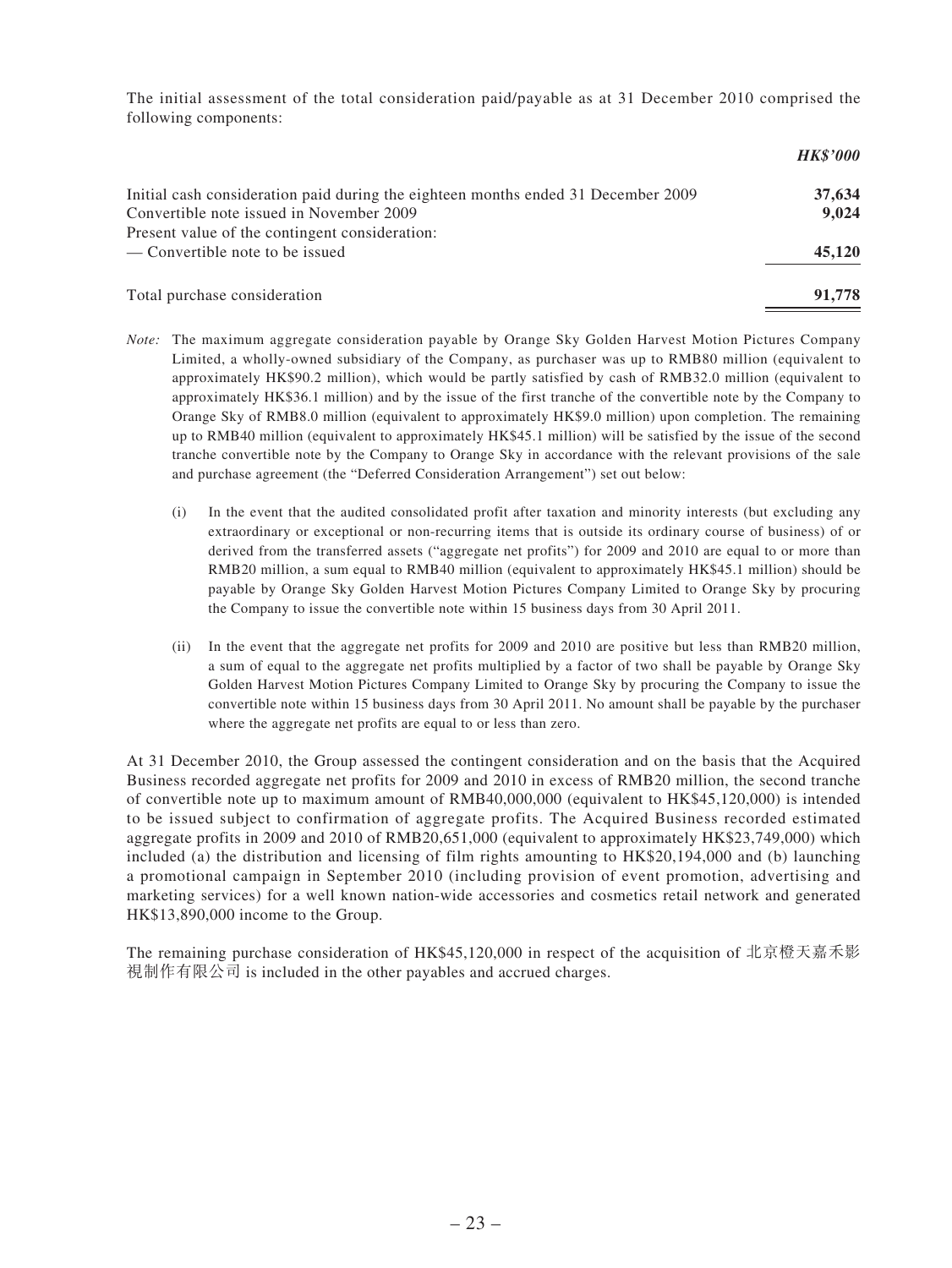### **9. TRADE RECEIVABLES**

The Group usually grants credit periods ranging from one to three months. Each customer has a credit limit and overdue balances are regularly reviewed by management. In view of the aforementioned and the fact that the Group's trade receivables relate to a large number of diversified customers, the concentration of credit risk is not considered significant. Trade receivables are non-interest-bearing. The carrying amounts of the trade receivables approximate their fair values.

The ageing analysis of trade receivables (net of allowance for doubtful debts) as of the end of the reporting period:

|                      | 2010            | 2009     |
|----------------------|-----------------|----------|
|                      | <b>HK\$'000</b> | HK\$'000 |
| Current to 3 months  | 28,942          | 34,906   |
| Within 4 to 6 months | 3,588           | 1,716    |
| Over 6 months        | 466             | 167      |
|                      | 32,996          | 36,789   |

### **10. TRADE PAYABLES**

The ageing analysis of trade payables as of the end of reporting period:

|                       | 2010<br><b>HK\$'000</b> | 2009<br>HK\$'000 |
|-----------------------|-------------------------|------------------|
| Current to 3 months   | 69,462                  | 83,832           |
| Within 4 to 6 months  | 6,606                   | 8,735            |
| Within 7 to 12 months | 279                     | 821              |
| Over 1 year           | 9,917                   | 4,110            |
|                       | 86,264                  | 97,498           |

## **COMPARATIVE FIGURES**

Certain comparative figures including the turnover and other revenue have been adjusted to conform to current period's presentation while the Directors considered more appropriate to reflect the operating results of the Group and to provide comparative amounts in respect of items disclosed for the first time during the year ended 31 December 2010.

### **FINAL DIVIDEND**

The Directors do not recommend the payment of any final dividend for the year ended 31 December 2010 (eighteen months ended 31 December 2009: Nil).

## **PURCHASE, SALE OR REDEMPTION OF THE COMPANY'S LISTED SECURITIES**

Neither the Company nor any of its subsidiaries purchased, sold or redeemed any of the Company's listed securities during the year ended 31 December 2010.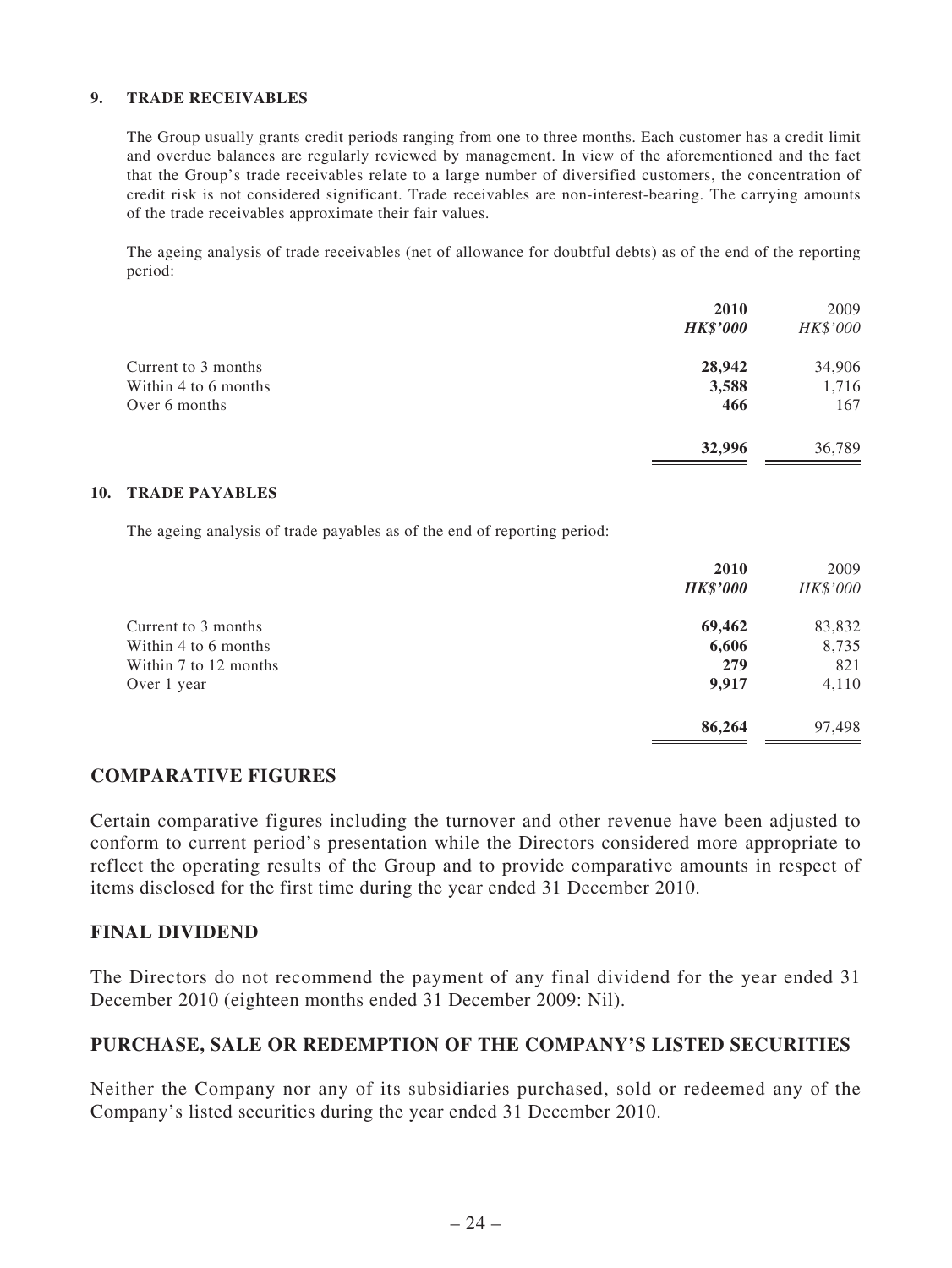# **COMPLIANCE WITH MODEL CODE**

The Company has adopted its own code on terms no less exacting than those set out in the Model Code for Securities Transactions by Directors of Listed Issuers in Appendix 10 of the Listing Rules (the "Model Code"). The Company has made specific enquiries with all the Directors and all of them have confirmed that they had complied with the requirements set out in the Model Code and the Company's code for the year ended 31 December 2010.

## **COMPLIANCE WITH CODE ON CORPORATE GOVERNANCE PRACTICES**

The Board recognises the importance of good corporate governance to maintain the Group's competitiveness and lead to its healthy growth. The Company has taken steps not only to comply with code provisions as set out in The Code on Corporate Governance Practices (the "CG Code") as set out in Appendix 14 of the Listing Rules but also to aim at enhancing corporate governance practices of the Group as a whole.

For the year ended 31 December 2010, the Company has complied with the code provisions of the CG Code except that pursuant to code provision A.4.1 of the CG Code, non-executive Directors of a listed issuer should be appointed for a specific term and subject to re-election. All non-executive Directors were not appointed for a specific term but are subject to the requirement of retirement by rotation and re-election at least once every three years at the annual general meetings of the Company in accordance with the relevant provisions of the Company's Bye-laws, accomplishing the same purpose as being appointed for a specific term.

As such, the Company considers that sufficient measures have been taken to ensure that the Company's corporate governance practices are no less exacting than those in the code provisions of the CG Code.

## **AUDIT COMMITTEE**

The Audit Committee was established with written terms of reference in accordance with the code provisions of the CG Code. The Audit Committee is delegated by the Board to assess matters related to the financial statements and to perform the duties, including reviewing the Company's financial controls and internal control, financial and accounting policies and practices and the relationship with the external auditor. The Audit Committee comprises three members who are independent non-executive Directors, namely Mr. Leung Man Kit (the chairman), Mr. Huang Shao-Hua, George and Ms. Wong Sze Wing.